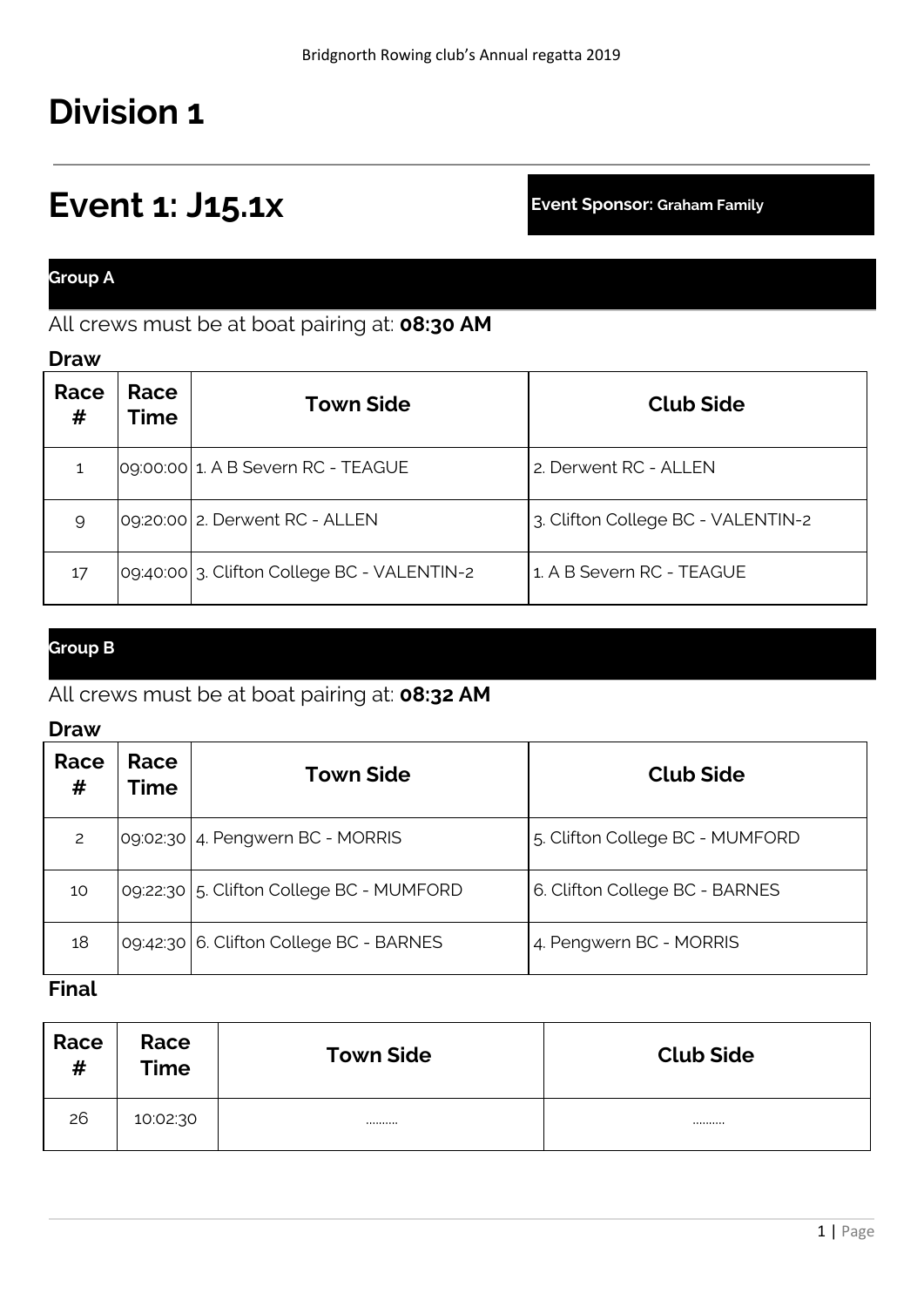# **Event 2: W.J15.1x - Band 1 Event Sponsor: Chester Composites**

All crews must be at boat pairing at: **08:35 AM**

#### **Draw**

| Race<br># | Race<br>Time | <b>Town Side</b>                       | <b>Club Side</b>              |
|-----------|--------------|----------------------------------------|-------------------------------|
| 3         |              | 09:05:00 7. Stourport BC - TAYLOR      | 8. Grange School RC - BROWN   |
| 11        |              | 09:25:00 8. Grange School RC - BROWN   | 9. Northwich RC - MIDDLEBROOK |
| 19        |              | 09:45:00 9. Northwich RC - MIDDLEBROOK | 7. Stourport BC - TAYLOR      |

### **Event 3: W.J15.1x - Band 2 Event Sponsor: Bulldog Security Products**

All crews must be at boat pairing at: **08:37 AM**

### **Draw**

| Race<br># | Race<br>Time | <b>Town Side</b>                    | <b>Club Side</b>           |
|-----------|--------------|-------------------------------------|----------------------------|
| 4         |              | 09:07:30 10. A B Severn RC - - EGAN | 11. Pengwern BC - WILLIAMS |
| 12        |              | 09:27:30 11. Pengwern BC - WILLIAMS | 10. A B Severn RC - - EGAN |

### **Event 4: 2x Event Sponsor: Watters Family**

All crews must be at boat pairing at: **08:40 AM**

| Race<br># | Race<br>Time | <b>Town Side</b>                        | <b>Club Side</b>               |
|-----------|--------------|-----------------------------------------|--------------------------------|
| 5         |              | 09:10:00 12. Clifton College BC - SCOTT | 13. Welbeck College BC - JONES |
| 13        |              | 09:30:00 13. Welbeck College BC - JONES | 14. Stourport BC - GOULD       |
| 21        |              | 09:50:00 14. Stourport BC - GOULD       | 12. Clifton College BC - SCOTT |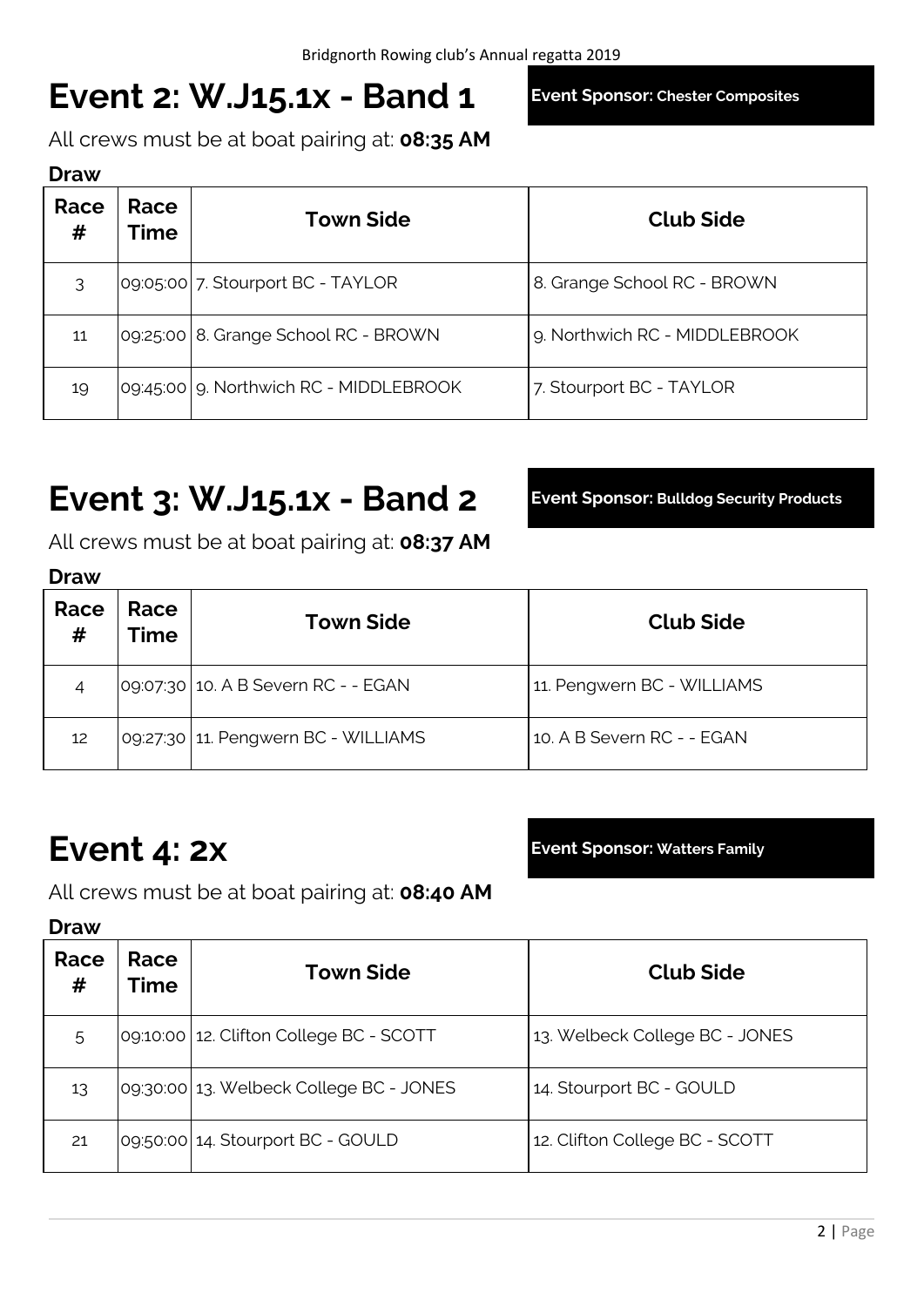### **Event 5: W.2x - Band 1 Event Sponsor: Terry & Shirley Hughes**

All crews must be at boat pairing at: **08:42 AM**

#### **Draw**

| Race<br># | Race<br><b>Time</b> | <b>Town Side</b>                       | <b>Club Side</b>              |
|-----------|---------------------|----------------------------------------|-------------------------------|
| 6         |                     | 09:12:30   15. Northwich RC - CAMPBELL | 16. Grange School RC - MOLTON |
| 14        |                     | 09:32:30 16. Grange School RC - MOLTON | 17. Northwich RC - COONEY     |
| 22        |                     | 09:52:30 17. Northwich RC - COONEY     | 15. Northwich RC - CAMPBELL   |

### **Event 6: W.2x - Band 2 Event Sponsor: Walker Hubble**

All crews must be at boat pairing at: **08:45 AM**

| Race<br># | Race<br><b>Time</b> | <b>Town Side</b>                              | <b>Club Side</b>                     |
|-----------|---------------------|-----------------------------------------------|--------------------------------------|
|           |                     | 09:15:00 18. Evesham RC - MACDONALD           | 19. Worcester University RC - FERRIS |
| 15        |                     | 09:35:00 19. Worcester University RC - FERRIS | 20. Pengwern BC - BERMINGHAM         |
| 23        | 09:55:00            | 20. Pengwern BC - BERMINGHAM                  | 18. Evesham RC - MACDONALD           |

### **Event 7: W.2x - Band 3 Event Sponsor: Bridgnorth Aluminium**

All crews must be at boat pairing at: **08:47 AM**

| Race<br># | Race<br>Time | <b>Town Side</b>                            | <b>Club Side</b>                 |
|-----------|--------------|---------------------------------------------|----------------------------------|
| 8         |              | 09:17:30   21. Clifton College BC - HOLLING | 22. Worcester RC - OWENS         |
| 16        |              | 09:37:30 22. Worcester RC - OWENS           | 21. Clifton College BC - HOLLING |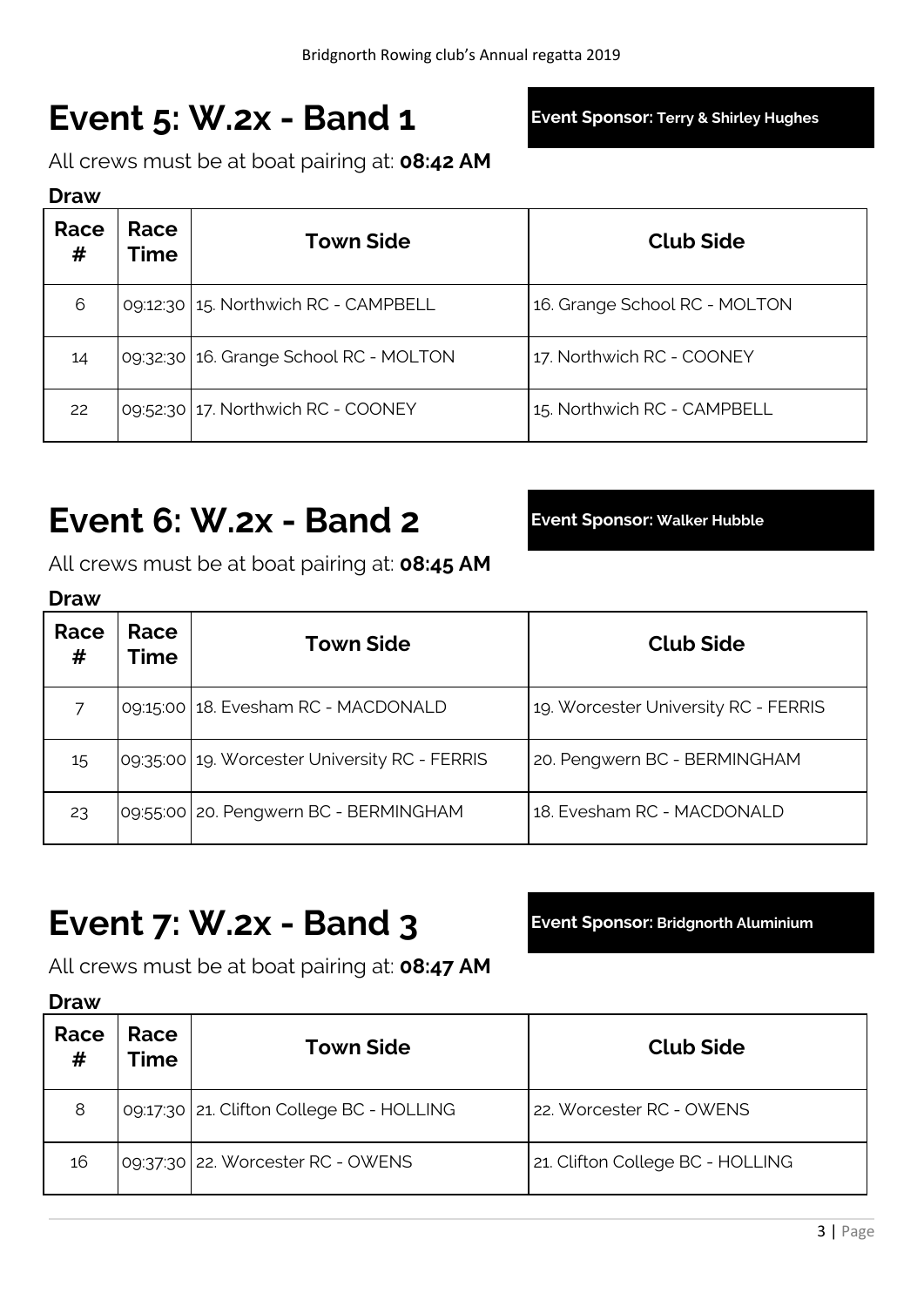# **Event 8: MasG.2x Event Sponsor: Canoe UK Ltd**

All crews must be at boat pairing at: **09:17 AM**

### **Draw**

| Race<br># | Race<br><b>Time</b> | <b>Town Side</b>                          | <b>Club Side</b>                 |
|-----------|---------------------|-------------------------------------------|----------------------------------|
| 20        |                     | 09:47:30   23. Derwent/Derby - HANCOCK-2  | 24. Ross Rowing Club - UPT-JONES |
| 28        |                     | 10:07:30 24. Ross Rowing Club - UPT-JONES | 25. Evesham RC - POLLARD         |
| 36        | 10:27:30            | 25. Evesham RC - POLLARD                  | 23. Derwent/Derby - HANCOCK-2    |

### **Event 9: Mx.2x - Band 2 Event Sponsor: Graham Family**

All crews must be at boat pairing at: **09:27 AM**

| <b>Draw</b> |                     |                                         |                                |
|-------------|---------------------|-----------------------------------------|--------------------------------|
| Race<br>#   | Race<br><b>Time</b> | <b>Town Side</b>                        | <b>Club Side</b>               |
| 24          |                     | 09:57:30 26. Warwick Boat Club - HAYNES | 27. Bridgnorth RC - NOLAN      |
| 32          |                     | 10:17:30 27. Bridgnorth RC - NOLAN      | 28. Bewdley RC - Lowton        |
| 40          |                     | 10:37:30 28. Bewdley RC - Lowton        | 26. Warwick Boat Club - HAYNES |

### **Event 10: 8+ Event Sponsor: DA Bunning Gas**

All crews must be at boat pairing at: **09:30 AM**

| Race<br># | Race<br><b>Time</b> | <b>Town Side</b>                        | <b>Club Side</b>               |
|-----------|---------------------|-----------------------------------------|--------------------------------|
| 25        |                     | 10:00:00 29. Northwich RC - GARLICK-3   | 30. Grange School RC - SIDDIQI |
| 33        |                     | 10:20:00 30. Grange School RC - SIDDIQI | 29. Northwich RC - GARLICK-3   |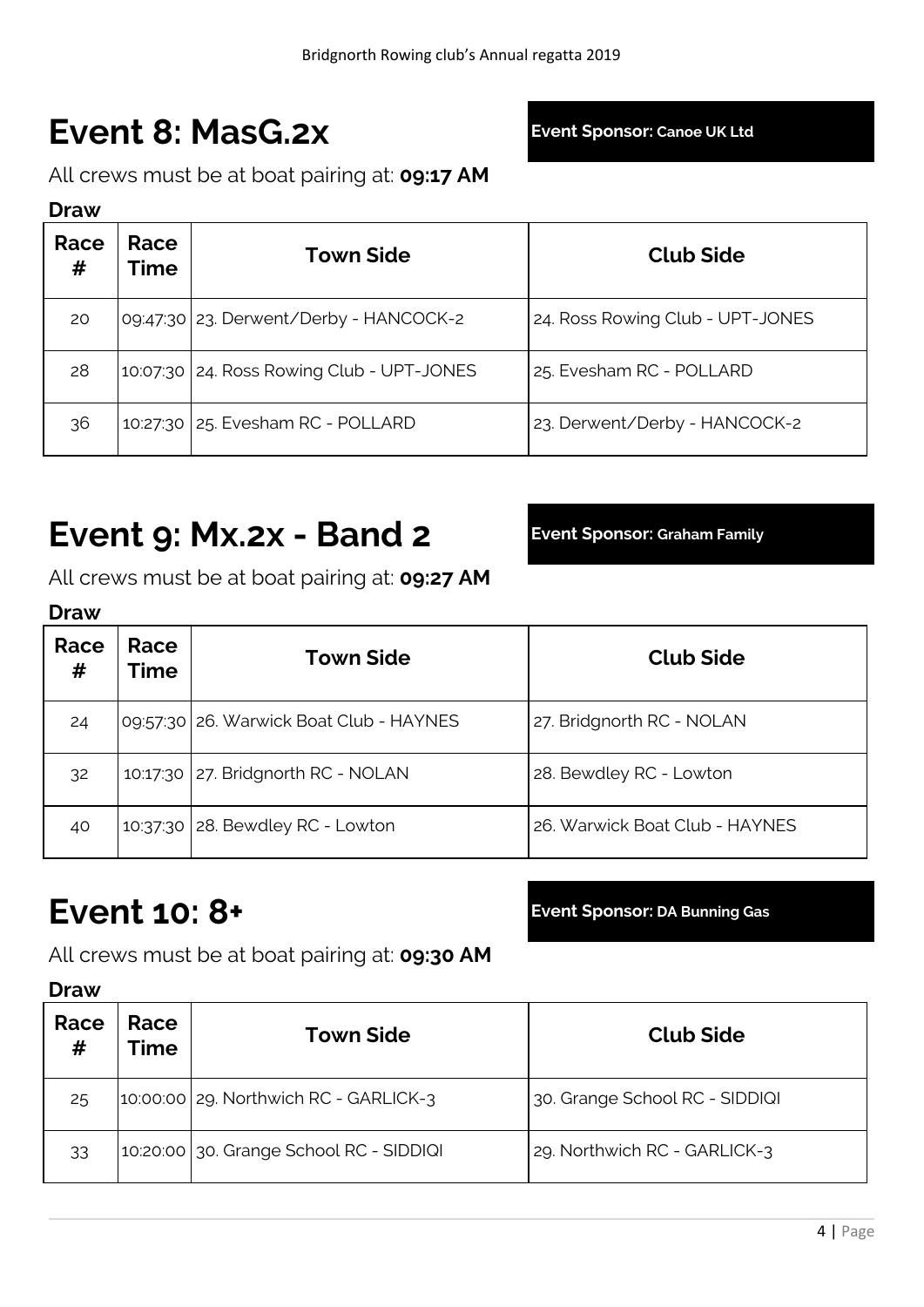# **Event 11: W.MasE.2x Event Sponsor: Linear Motion**

All crews must be at boat pairing at: **09:35 AM**

#### **Draw**

| Race<br># | Race<br><b>Time</b> | <b>Town Side</b>                   | <b>Club Side</b>          |
|-----------|---------------------|------------------------------------|---------------------------|
| 27        |                     | 10:05:00 31. Bewdley RC - Bennett  | 32. Evesham RC - LOVELOCK |
| 35        |                     | 10:25:00 32. Evesham RC - LOVELOCK | 31. Bewdley RC - Bennett  |

### **Event 12: J14.2x Event Sponsor: Dave Jennings**

All crews must be at boat pairing at: **09:40 AM**

#### **Draw**

| Race<br># | Race<br>Time | <b>Town Side</b>                       | <b>Club Side</b>              |
|-----------|--------------|----------------------------------------|-------------------------------|
| 29        |              | 10:10:00 33. Grange School RC - Jessop | 34. Derwent RC - GREEN        |
| 37        |              | 10:30:00 34. Derwent RC - GREEN        | 35. Northwich RC - SUNLEY-2   |
| 45        |              | 10:50:00 35. Northwich RC - SUNLEY-2   | 33. Grange School RC - Jessop |

### **Event 13: W.J14.2x - Band 1 Event Sponsor: The Walker Family**

All crews must be at boat pairing at: **09:42 AM**

| Race<br># | Race<br>Time | <b>Town Side</b>                   | <b>Club Side</b>                |
|-----------|--------------|------------------------------------|---------------------------------|
| 30        | 10:12:30     | 36. Grange School RC - LAUNDY      | 37. A B Severn RC - LYNCH       |
| 38        |              | 10:32:30 37. A B Severn RC - LYNCH | 38. Northwich RC - WISHART      |
| 46        | 10:52:30     | 38. Northwich RC - WISHART         | 39. Grange School RC - SINCLAIR |
| 52        | 11:12:30     | 39. Grange School RC - SINCLAIR    | 36. Grange School RC - LAUNDY   |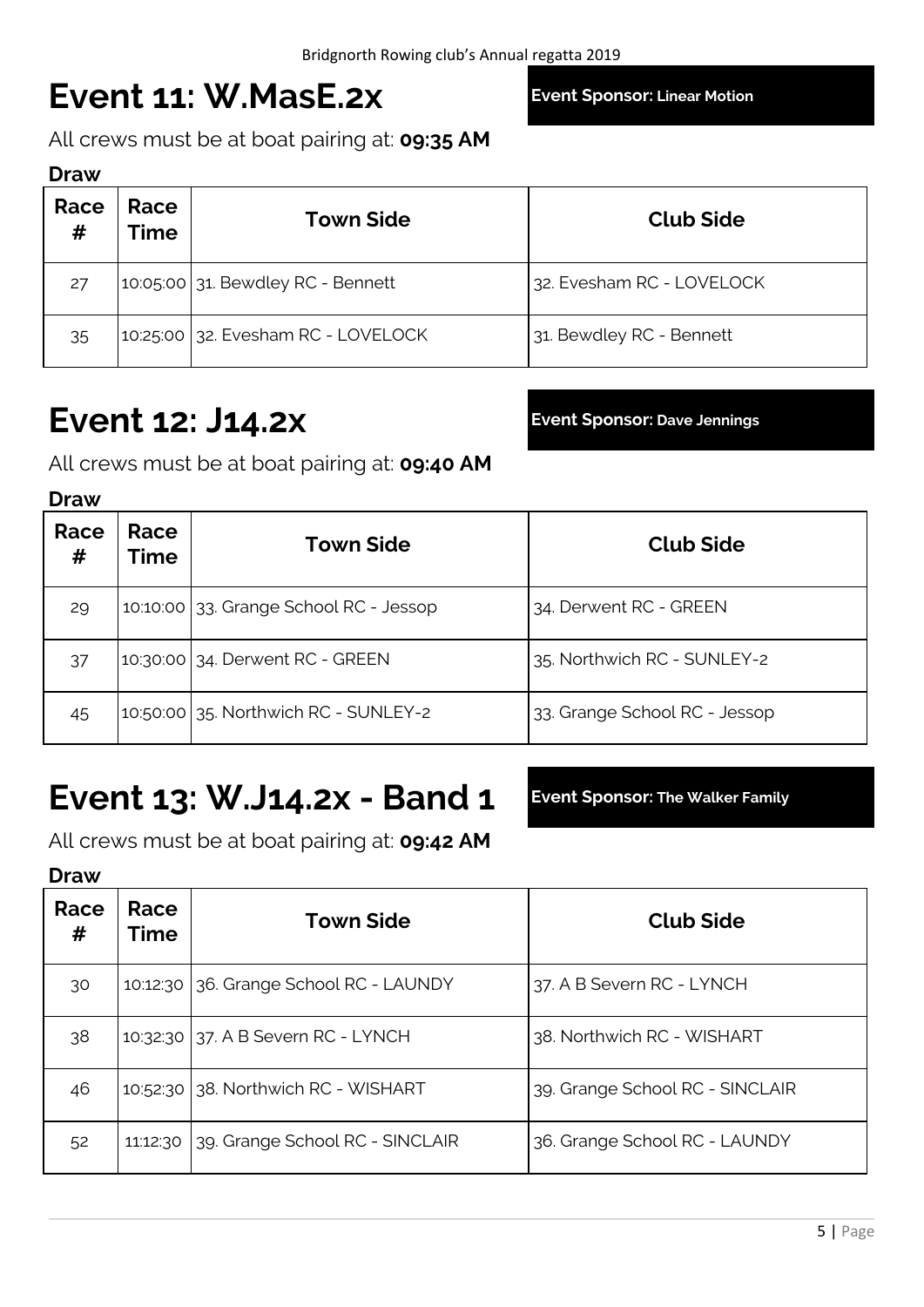# **Event 14: W.J14.2x - Band 2 Event Sponsor: Watters Family**

All crews must be at boat pairing at: **09:45 AM**

#### **Draw**

| Race<br># | Race<br><b>Time</b> | <b>Town Side</b>                           | <b>Club Side</b>               |
|-----------|---------------------|--------------------------------------------|--------------------------------|
| 31        |                     | 10:15:00 $\vert$ 40. Northwich RC - LITTLE | 41. A B Severn RC - MAUGHFLING |
| 39        |                     | 10:35:00 41. A B Severn RC - MAUGHFLING    | 42. A B Severn RC - EDWARDS    |
| 47        |                     | 10:55:00   42. A B Severn RC - EDWARDS     | 43. Northwich RC - RILEY       |
| 53        | 11:15:00            | 43. Northwich RC - RILEY                   | 40. Northwich RC - LITTLE      |

### **Event 15: W.MasD.2x Event Sponsor: Prue and Stan Butler**

All crews must be at boat pairing at: **09:52 AM**

| Race<br># | Race<br>Time | <b>Town Side</b>                   | <b>Club Side</b>          |
|-----------|--------------|------------------------------------|---------------------------|
| 34        |              | 10:22:30 44. Evesham RC - NUTTON   | 45. Worcester RC - DEMUTH |
| 42        |              | 10:42:30 45. Worcester RC - DEMUTH | 46. Evesham RC - MATTHEWS |
| 49        |              | 11:02:30 46. Evesham RC - MATTHEWS | 44. Evesham RC - NUTTON   |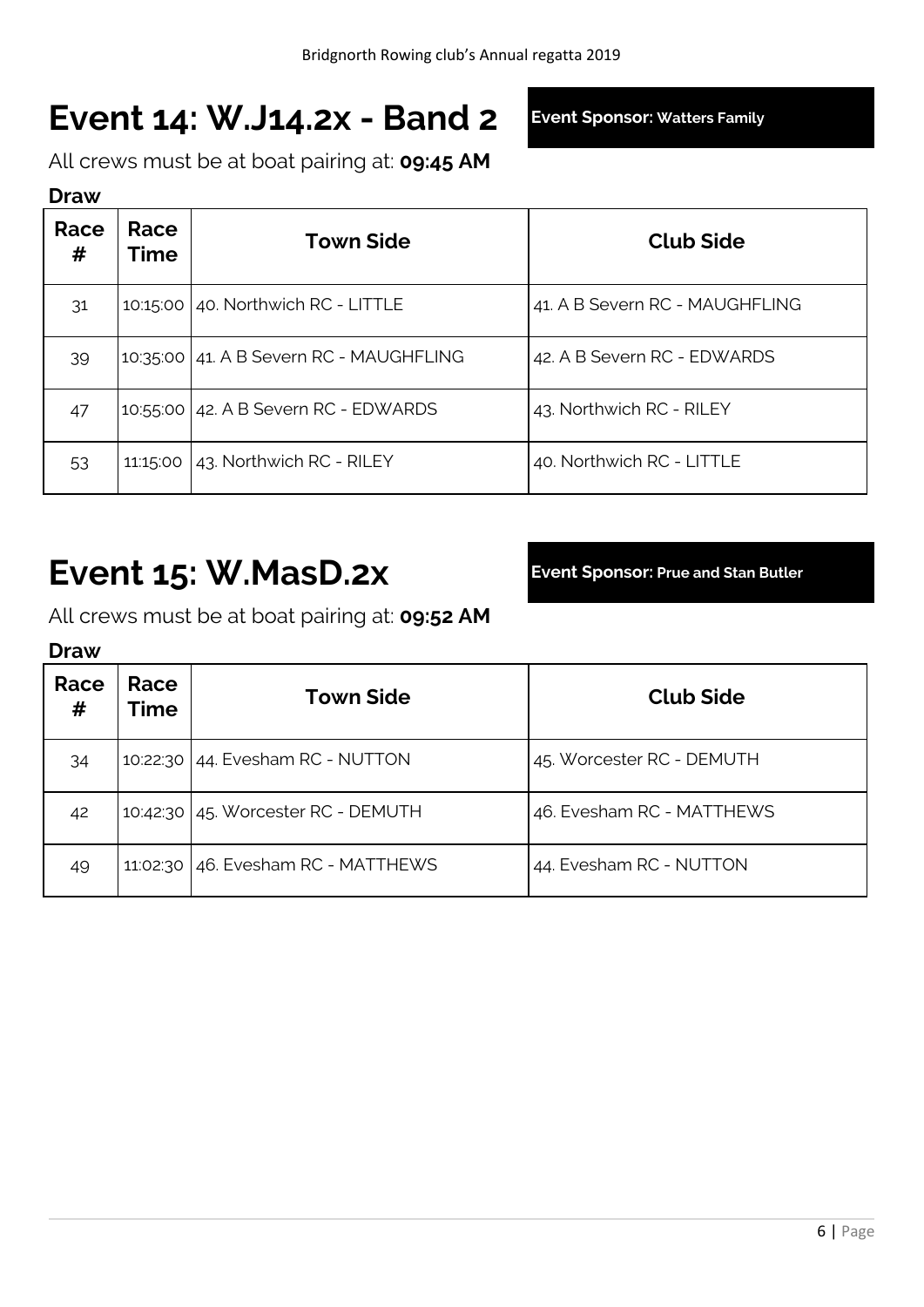### **Event 16: Mx.2x - Band 1 Event Sponsor: Lyn and Ron Whitfield**

All crews must be at boat pairing at: **10:10 AM**

#### **Draw**

| Race<br># | Race<br><b>Time</b> | <b>Town Side</b>                        | <b>Club Side</b>             |
|-----------|---------------------|-----------------------------------------|------------------------------|
| 41        |                     | $10:40:00$   47. Northwich RC - WORDEN  | 48. Bridgnorth RC - GRAHAM-2 |
| 48        |                     | $11:00:00$ 48. Bridgnorth RC - GRAHAM-2 | 49. A B Severn RC - EGAN-2   |
| 54        |                     | 11:20:00 49. A B Severn RC - EGAN-2     | 47. Northwich RC - WORDEN    |

### **Event 17: W.MasB/C.2x**

**Event Sponsor: Kind loan of equipment by Ironbridge RC**

All crews must be at boat pairing at: **10:15 AM**

#### **Draw**

| Race<br># | Race<br><b>Time</b> | <b>Town Side</b>                             | <b>Club Side</b>                    |
|-----------|---------------------|----------------------------------------------|-------------------------------------|
| 43        |                     | 10:45:00 50. Ironbridge RC - SARGENT (Mas C) | 51. Evesham RC - JABLONSKA (Mas B)  |
| 50        |                     | 11:05:00 51. Evesham RC - JABLONSKA (Mas B)  | 50. Ironbridge RC - SARGENT (Mas C) |

### **Event 18: PRI.4+ Event Sponsor: Bridgnorth Co-op**

All crews must be at boat pairing at: **10:17 AM**

| Race<br># | Race<br>Time | <b>Town Side</b>                          | <b>Club Side</b>                 |
|-----------|--------------|-------------------------------------------|----------------------------------|
| 44        |              | 10:47:30 52. Welbeck College BC - GOODMAN | 53. Worcester RC - BOWEN         |
| 51        |              | 11:07:30 53. Worcester RC - BOWEN         | 52. Welbeck College BC - GOODMAN |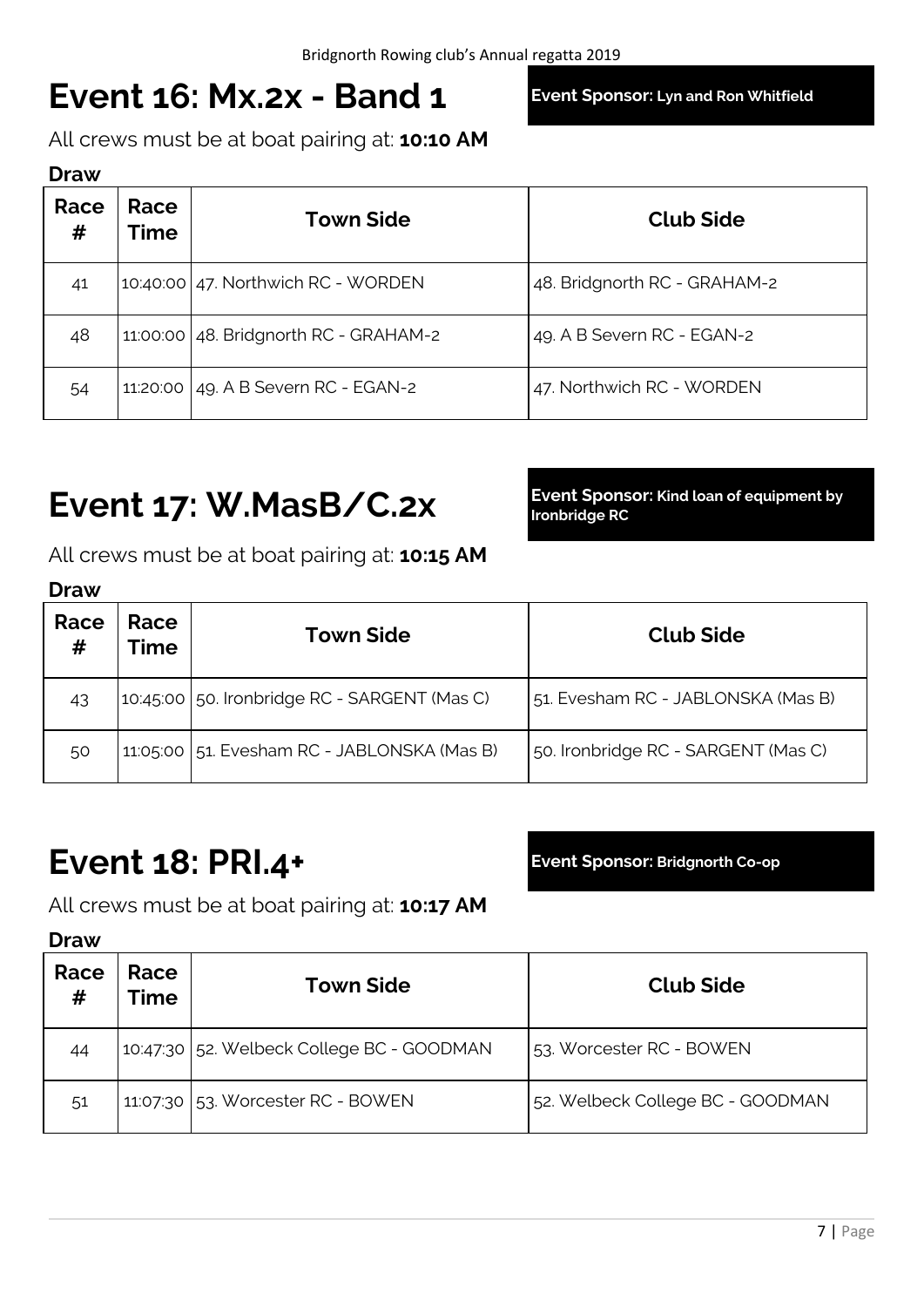# **Division 2**

### **Event 19: J12.1x Event Sponsor: Linear Motion**

All crews must be at boat pairing at: **11:00 AM**

#### **Draw**

| Race<br># | Race<br>Time | <b>Town Side</b>                    | <b>Club Side</b>           |
|-----------|--------------|-------------------------------------|----------------------------|
| 55        |              | 11:30:00 54. Derwent RC - HALL-2    | 55. Pengwern BC - DATNOW-2 |
| 63        |              | 11:50:00 55. Pengwern BC - DATNOW-2 | 54. Derwent RC - HALL-2    |

### **Event 20: J15.2x - Band 1 Event Sponsor: Gloucestershire Airport Ltd**

All crews must be at boat pairing at: **11:02 AM**

| Race<br># | Race<br>Time | <b>Town Side</b>                         | <b>Club Side</b>                |
|-----------|--------------|------------------------------------------|---------------------------------|
| 56        |              | 11:32:30 56. Grange School RC - JOHNSTON | 57. Grange School RC - GRAY     |
| 64        |              | 11:52:30 57. Grange School RC - GRAY     | 58. Northwich RC - MARTIN       |
| 72        | 12:12:30     | 58. Northwich RC - MARTIN                | 56. Grange School RC - JOHNSTON |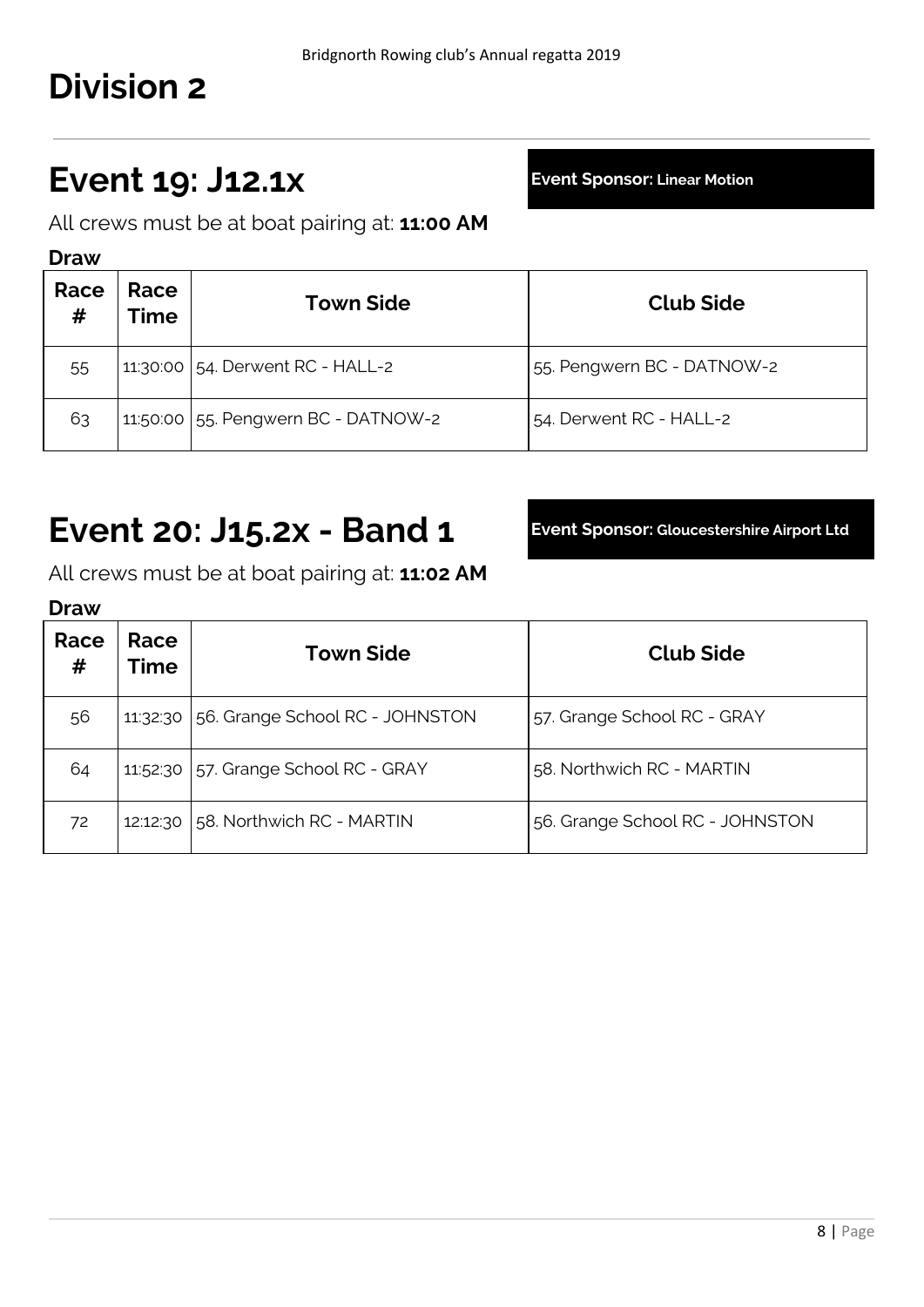# **Event 21: W.J15.2x Event Sponsor: Kitt Clothing**

### **Group A**

### All crews must be at boat pairing at: **11:05 AM**

#### **Draw**

| Race<br># | Race<br><b>Time</b> | <b>Town Side</b>               | <b>Club Side</b>               |
|-----------|---------------------|--------------------------------|--------------------------------|
| 57        | 11:35:00            | 59. Grange School RC - HASSALL | 60. A B Severn RC - LYNCH      |
| 65        | 11:55:00            | 60. A B Severn RC - LYNCH      | 61. Stourport BC - DAVIS       |
| 73        | 12:15:00            | 61. Stourport BC - DAVIS       | 59. Grange School RC - HASSALL |

### **Group B**

### All crews must be at boat pairing at: **11:07 AM**

#### **Draw**

| Race<br># | Race<br>Time | <b>Town Side</b>                           | <b>Club Side</b>                  |
|-----------|--------------|--------------------------------------------|-----------------------------------|
| 58        | 11:37:30     | 62. A B Severn RC - ARNOLD                 | 63. Grange School RC - CUNNINGHAM |
| 66        |              | 11:57:30 63. Grange School RC - CUNNINGHAM | 64. Grange School RC - WALL       |
| 74        | 12:17:30     | 64. Grange School RC - WALL                | 62. A B Severn RC - ARNOLD        |

#### **Final**

| Race<br># | Race<br><b>Time</b> | <b>Town Side</b> | <b>Club Side</b> |
|-----------|---------------------|------------------|------------------|
| 82        | 12:37:30            |                  |                  |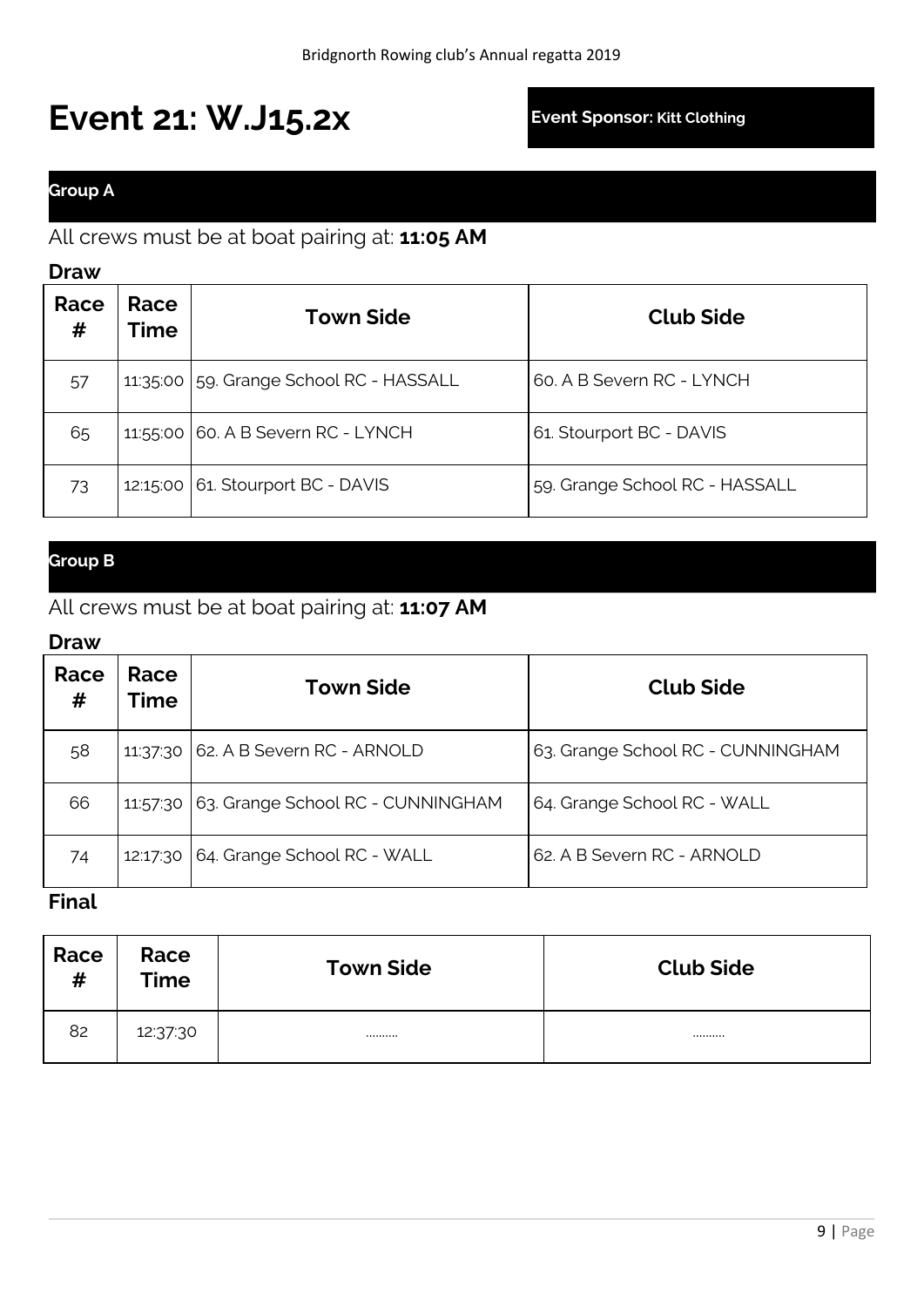# **Event 22: J15.2x - Band 2 Event Sponsor: Walker Hubble**

All crews must be at boat pairing at: **11:10 AM**

#### **Draw**

| Race<br># | Race<br><b>Time</b> | <b>Town Side</b>                         | <b>Club Side</b>                  |
|-----------|---------------------|------------------------------------------|-----------------------------------|
| 59        | 11:40:00            | 65. Clifton College BC - VALENTIN        | 66. Derwent RC - ALLEN-2          |
| 67        |                     | 12:00:00 66. Derwent RC - ALLEN-2        | 67. Clifton College BC - WRIGHT   |
| 75        |                     | 12:20:00 67. Clifton College BC - WRIGHT | 65. Clifton College BC - VALENTIN |

### **Event 23: W.J16.1x Event Sponsor: Linear Motion**

All crews must be at boat pairing at: **11:12 AM**

#### **Draw**

| Race<br># | Race<br>Time | <b>Town Side</b>                           | <b>Club Side</b>                  |
|-----------|--------------|--------------------------------------------|-----------------------------------|
| 60        | 11:42:30     | 68. Northwich RC - - Campbell              | 69. Grange School RC - WALKER     |
| 68        |              | 12:02:30 69. Grange School RC - WALKER     | 70. Grange School RC - SCARR HALL |
| 76        |              | 12:22:30 70. Grange School RC - SCARR HALL | 68. Northwich RC - - Campbell     |

### **Event 24: J16.1x Event Sponsor: Bulldog Security Products**

All crews must be at boat pairing at: **11:15 AM**

| Race<br># | Race<br><b>Time</b> | <b>Town Side</b>                            | <b>Club Side</b>                   |
|-----------|---------------------|---------------------------------------------|------------------------------------|
| 61        |                     | 11:45:00 71. Stourport BC - PALMER-2        | 72. A B Severn RC - ELLIOTT        |
| 69        |                     | 12:05:00 72. A B Severn RC - ELLIOTT        | 73. Clifton College BC - WHITBREAD |
| 77        |                     | 12:25:00 73. Clifton College BC - WHITBREAD | 71. Stourport BC - PALMER-2        |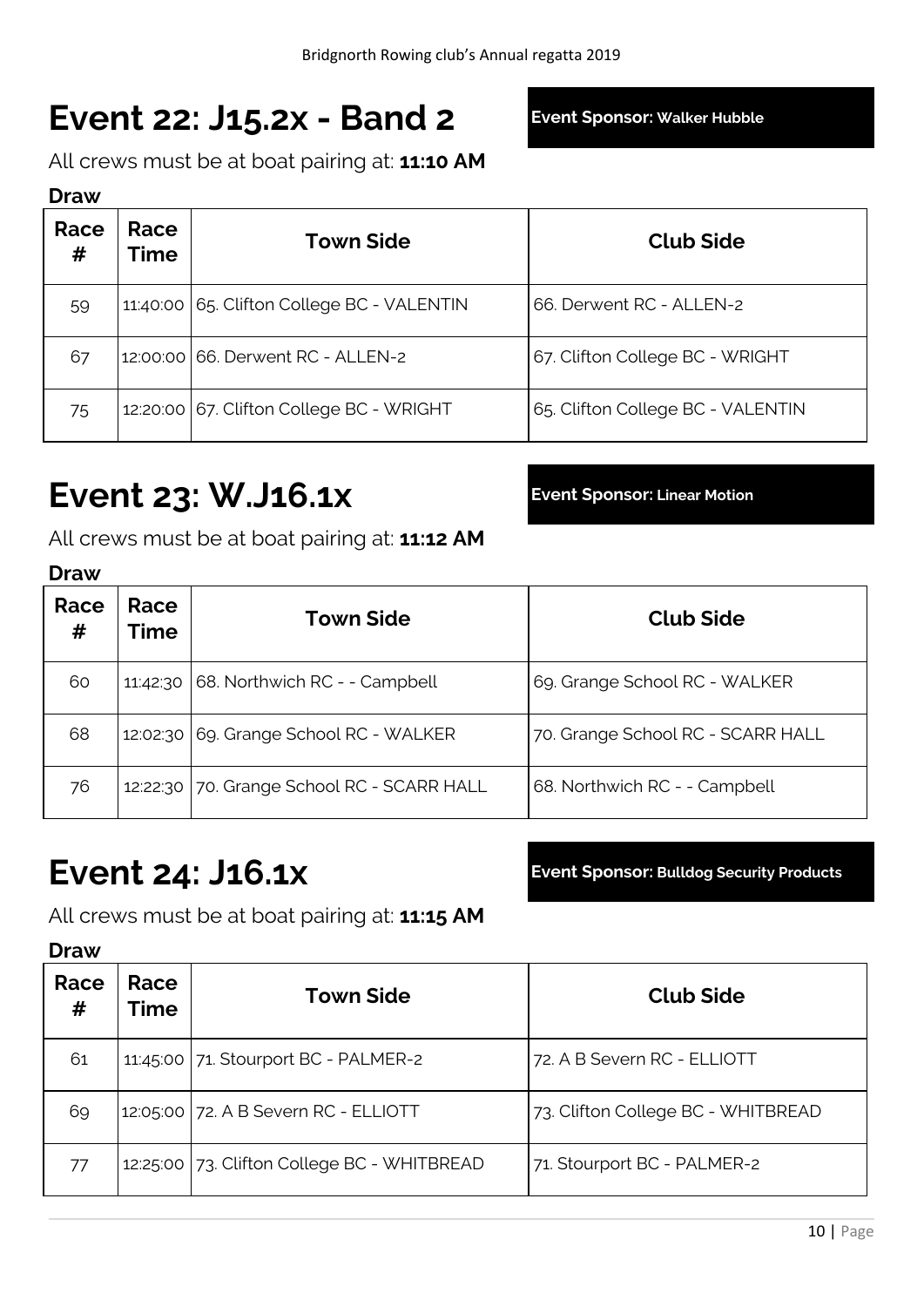# **Event 25: W.4+ Event Sponsor: Joules' Brewery**

All crews must be at boat pairing at: **11:17 AM**

#### **Draw**

| Race<br># | Race<br>Time | <b>Town Side</b>                            | <b>Club Side</b>                   |
|-----------|--------------|---------------------------------------------|------------------------------------|
| 62        |              | 11:47:30 74. Ironbridge RC - THOMAS         | 75. Northwich RC - GARLICK-2       |
| 70        |              | 12:07:30 75. Northwich RC - GARLICK-2       | 76. Bewdley RC - Prior             |
| 78        |              | 12:27:30 76. Bewdley RC - Prior             | 77. Northwich RC - PAREDES SPENCER |
| 86        |              | 12:47:30 77. Northwich RC - PAREDES SPENCER | 74. Ironbridge RC - THOMAS         |

### **Event 26: W.PRI.4+ Event Sponsor: Joules' Brewery**

All crews must be at boat pairing at: **11:40 AM**

| Race<br># | Race<br><b>Time</b> | <b>Town Side</b>                            | <b>Club Side</b>                   |
|-----------|---------------------|---------------------------------------------|------------------------------------|
| 71        |                     | 12:10:00 78. Bridgnorth RC - JONES          | 79. Welbeck College BC - GOODMAN-2 |
| 79        | 12:30:00            | 80. Worcester RC - DIMENT                   | 78. Bridgnorth RC - JONES          |
| 87        |                     | 12:50:00 79. Welbeck College BC - GOODMAN-2 | 80. Worcester RC - DIMENT          |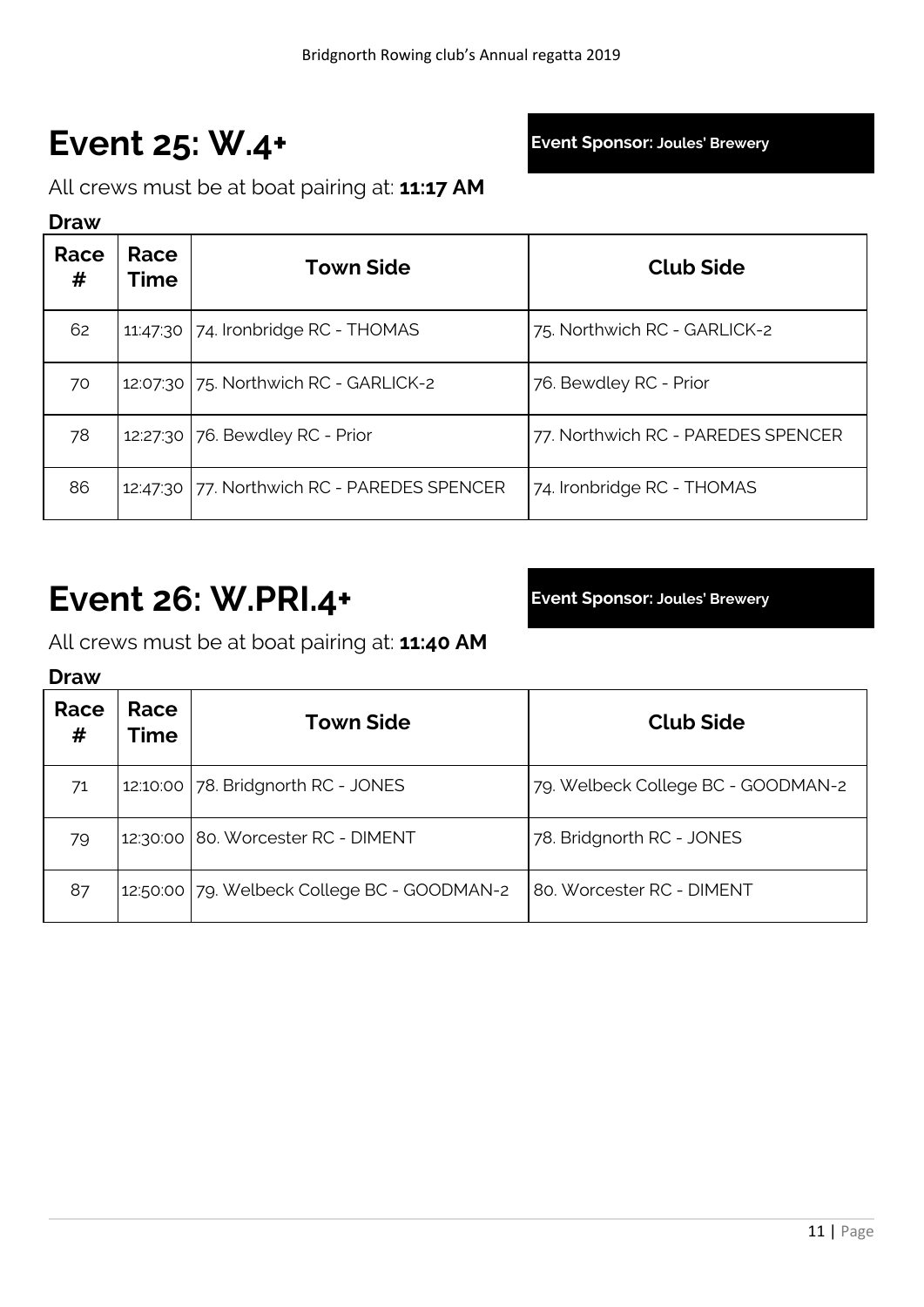# **Event 27: MasE/F.4+ Event Sponsor: Bridgnorth Aluminium**

All crews must be at boat pairing at: **12:02 PM**

#### **Draw**

| Race<br># | Race<br><b>Time</b> | <b>Town Side</b>                             | <b>Club Side</b>                       |
|-----------|---------------------|----------------------------------------------|----------------------------------------|
| 80        | 12:32:30            | 81. Warwick Boat Club - HAYNES (Mas E)       | 82. Northwich RC - JOHNSTON (Mas E)    |
| 88        |                     | 12:52:30 82. Northwich RC - JOHNSTON (Mas E) | 83. Ironbridge RC - COOPER (Mas F)     |
| 94        | 13:12:30            | 83. Ironbridge RC - COOPER (Mas F)           | 81. Warwick Boat Club - HAYNES (Mas E) |

### **Event 28: W.MasD/E.4+ Event Sponsor: Bulldog Security Products**

All crews must be at boat pairing at: **12:05 PM**

| Race<br># | Race<br>Time | <b>Town Side</b>                  | <b>Club Side</b>                  |
|-----------|--------------|-----------------------------------|-----------------------------------|
| 81        | 12:35:00     | 84. Bewdley RC - Taylor (Mas E)   | 85. Worcester RC - WRIGHT (Mas D) |
| 89        | 12:55:00     | 85. Worcester RC - WRIGHT (Mas D) | 86. Evesham RC - STAITE (Mas D)   |
| 95        | 13:15:00     | 86. Evesham RC - STAITE (Mas D)   | 84. Bewdley RC - Taylor (Mas E)   |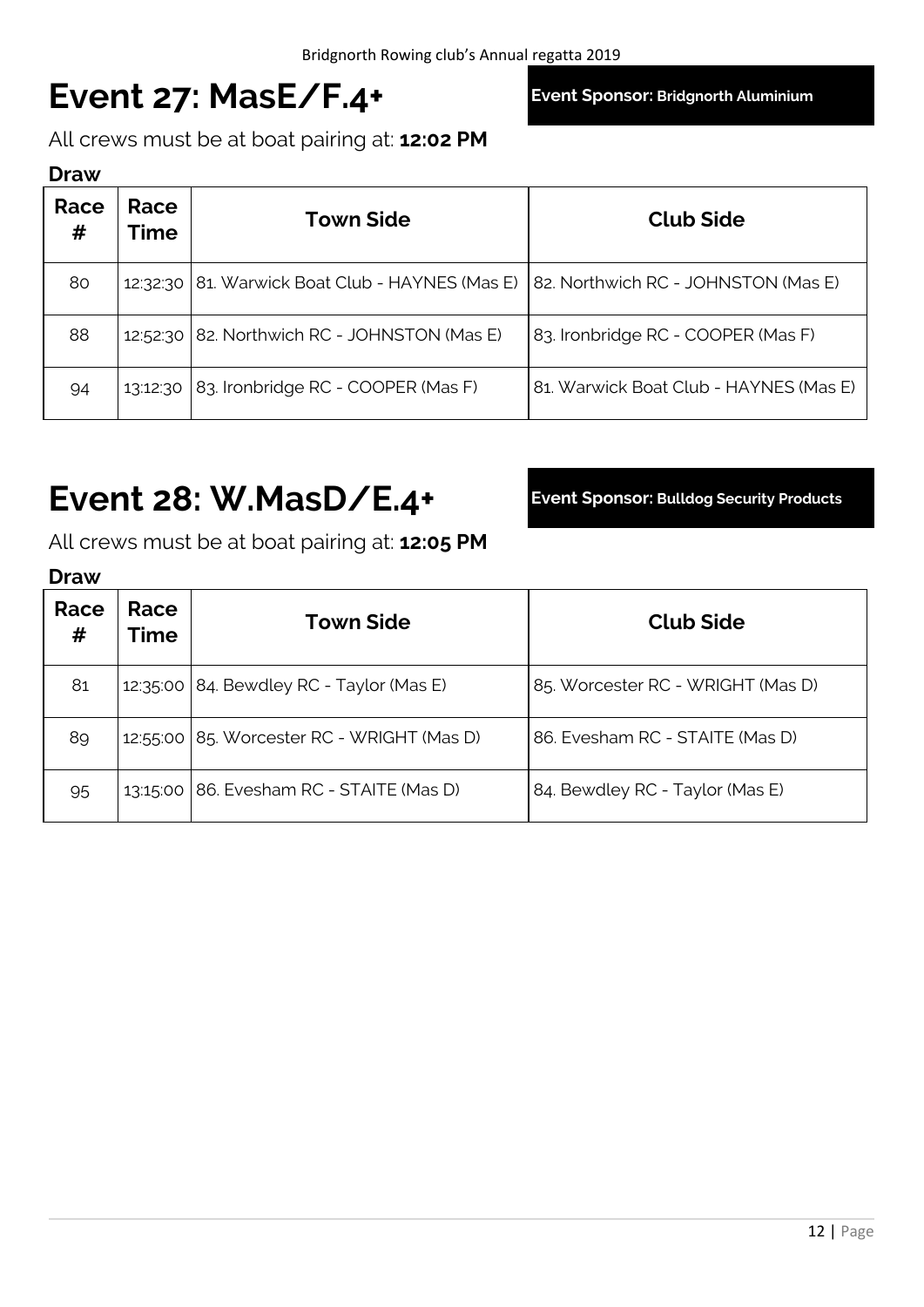# **Event 29: Mx.MasC/D.4+**

**Event Sponsor: kind loan of equipment by Pengwern BC**

All crews must be at boat pairing at: **12:10 PM**

#### **Draw**

| Race<br># | Race<br>Time | <b>Town Side</b>                              | <b>Club Side</b>                   |
|-----------|--------------|-----------------------------------------------|------------------------------------|
| 83        |              | 12:40:00   87. Evesham RC - COLDICOTT (Mas C) | 188. Evesham RC - WOODWARD (Mas D) |
| 91        |              | 13:00:00 88. Evesham RC - WOODWARD (Mas D)    | 87. Evesham RC - COLDICOTT (Mas C) |

### **Event 30: 4+ Event Sponsor: Danielle's Coffee**

All crews must be at boat pairing at: **12:12 PM**

#### **Draw**

| Race<br># | Race<br>Time | <b>Town Side</b>                          | <b>Club Side</b>                 |
|-----------|--------------|-------------------------------------------|----------------------------------|
| 84        |              | 12:42:30 89. Grange School RC - SIDDIQI-2 | 90. Northwich RC - RHODES-BELL   |
| 92        |              | 13:02:30   90. Northwich RC - RHODES-BELL | 91. Clifton College BC - HEWITT  |
| 97        | 13:22:30     | 91. Clifton College BC - HEWITT           | 89. Grange School RC - SIDDIQI-2 |

### **Event 31: J14.4x+ Event Sponsor: Linear Motion**

All crews must be at boat pairing at: **12:15 PM**

| Race<br># | Race<br><b>Time</b> | <b>Town Side</b>                        | <b>Club Side</b>               |
|-----------|---------------------|-----------------------------------------|--------------------------------|
| 85        |                     | 12:45:00 92. Grange School RC - Collier | 93. Grange School RC - Hare    |
| 93        |                     | 13:05:00   93. Grange School RC - Hare  | 94. Derwent RC - GREEN-2       |
| 98        | 13:25:00            | 94. Derwent RC - GREEN-2                | 92. Grange School RC - Collier |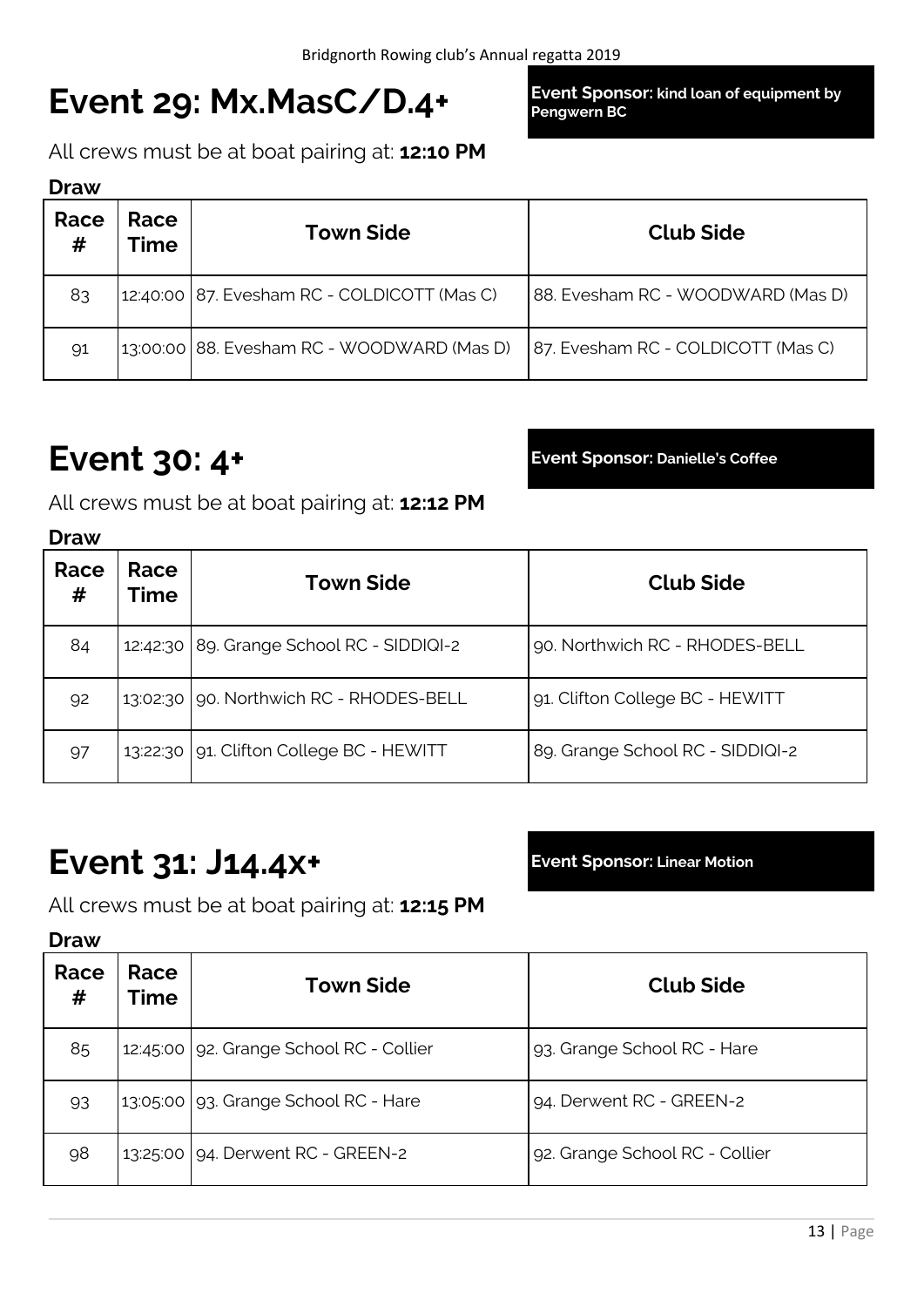### **Event 32: W.J14.4x+ Event Sponsor: Maureen & Colin Lloyd**

All crews must be at boat pairing at: **12:27 PM**

| Race<br># | Race<br><b>Time</b> | <b>Town Side</b>                       | <b>Club Side</b>                |
|-----------|---------------------|----------------------------------------|---------------------------------|
| 90        |                     | 12:57:30 95. Grange School RC - CAWLEY | 96. Northwich RC - SPERRING-TOY |
| 96        | 13:17:30            | 96. Northwich RC - SPERRING-TOY        | 95. Grange School RC - CAWLEY   |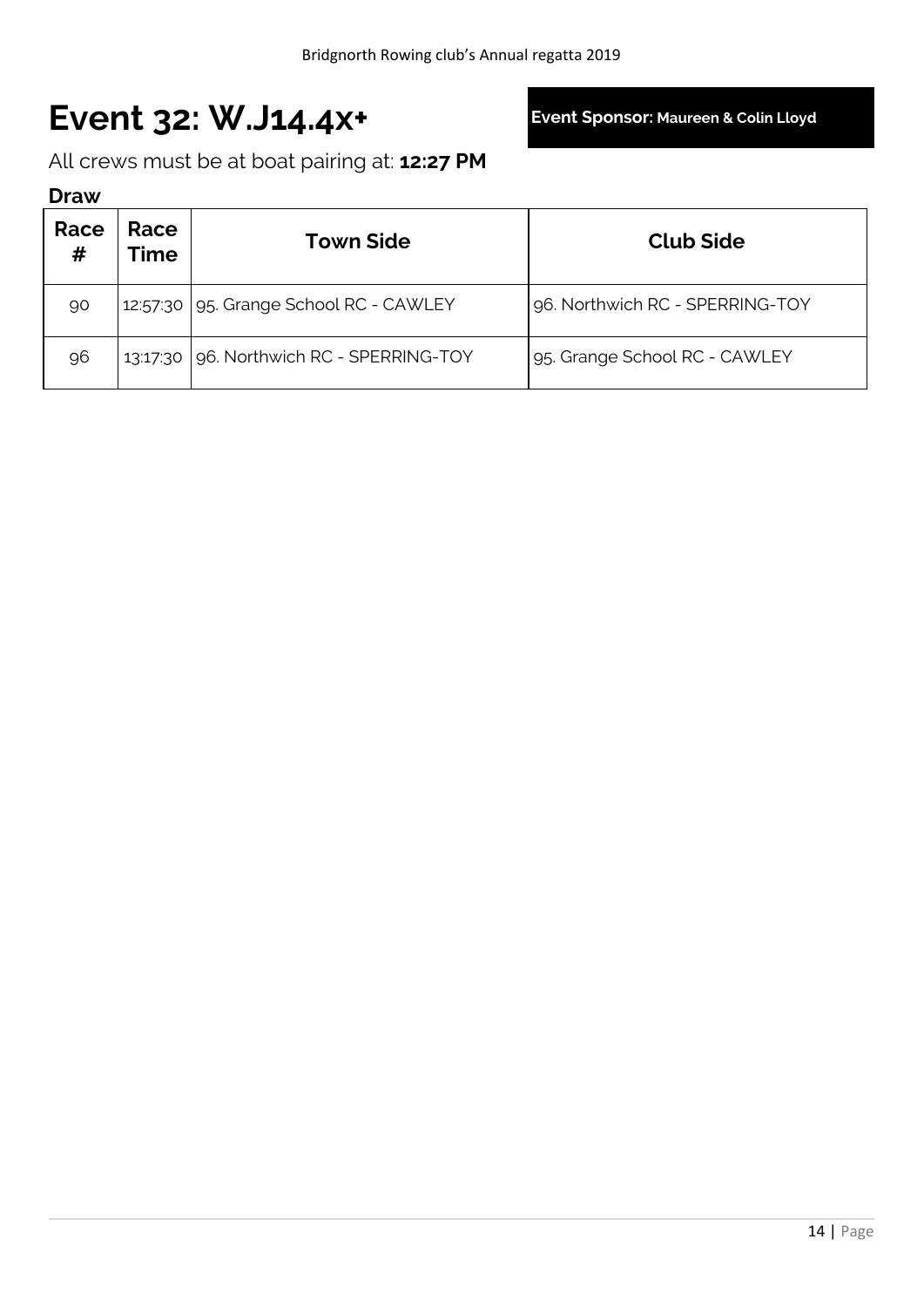# **Division 3**

### **Event 33: W.8+ Event Sponsor: Walker Hubble**

All crews must be at boat pairing at: **13:20 PM**

**Draw**

| Race<br># | Race<br><b>Time</b> | <b>Town Side</b>                      | <b>Club Side</b>             |
|-----------|---------------------|---------------------------------------|------------------------------|
| 99        |                     | $13:50:00$   97. Bewdley RC - Taylor8 | 98. Northwich RC - - CARNELL |
| 107       |                     | 14:10:00 98. Northwich RC - - CARNELL | 99. Worcester RC - KEEN      |
| 115       |                     | 14:30:00   99. Worcester RC - KEEN    | 100. Northwich RC - GARLICK  |
| 123       |                     | 14:50:00 100. Northwich RC - GARLICK  | 97. Bewdley RC - Taylor8     |

# **Event 34: W.J16.2x Event Sponsor: DA Bunning Gas**

All crews must be at boat pairing at: **13:22 PM**

| Race<br># | Race<br>Time | <b>Town Side</b>                         | <b>Club Side</b>                |
|-----------|--------------|------------------------------------------|---------------------------------|
| 100       | 13:52:30     | 101. Pengwern BC - EDWARDS               | 102. A B Severn RC - DERBYSHIRE |
| 108       |              | 14:12:30 102. A B Severn RC - DERBYSHIRE | 103. Grange School RC - NORMAN  |
| 116       | 14:32:30     | 103. Grange School RC - NORMAN           | 101. Pengwern BC - EDWARDS      |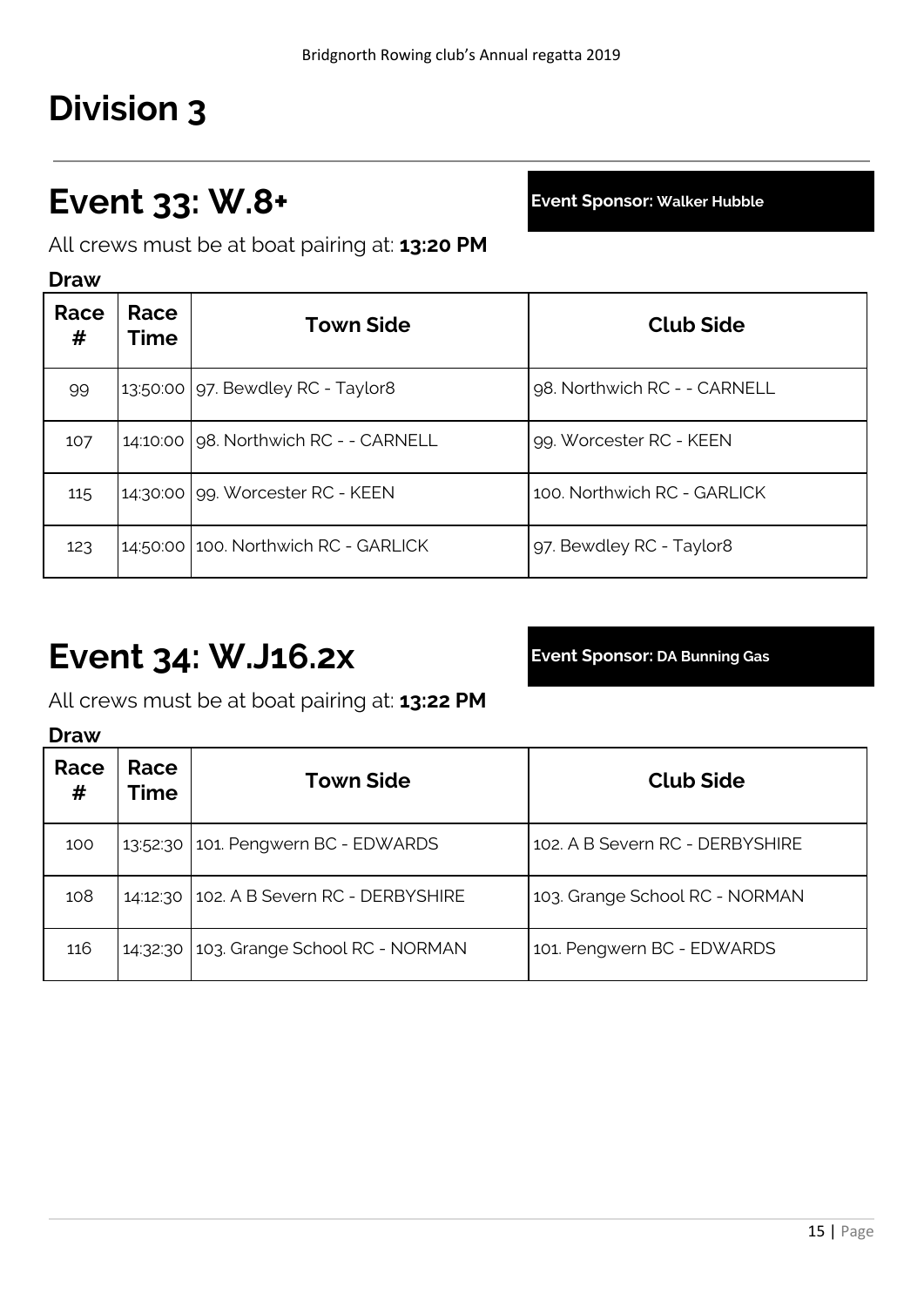# **Event 35: W.J14.1x - Band 1 Event Sponsor: Prue & Stan Butler**

All crews must be at boat pairing at: **13:25 PM**

#### **Draw**

| Race<br># | Race<br><b>Time</b> | <b>Town Side</b>                         | <b>Club Side</b>                |
|-----------|---------------------|------------------------------------------|---------------------------------|
| 101       |                     | 13:55:00 104. Grange School RC - BURROWS | 105. Grange School RC - CASSIDY |
| 109       |                     | 14:15:00 105. Grange School RC - CASSIDY | 106. A B Severn RC - BECK-3     |
| 117       |                     | 14:35:00 106. A B Severn RC - BECK-3     | 104. Grange School RC - BURROWS |

### **Event 36: W.J14.1x - Band 2 Event Sponsor: Bridgnorth Co-op**

All crews must be at boat pairing at: **13:27 PM**

#### **Draw**

| ----      |              |                                     |                               |
|-----------|--------------|-------------------------------------|-------------------------------|
| Race<br># | Race<br>Time | <b>Town Side</b>                    | <b>Club Side</b>              |
| 102       | 13:57:30     | 107. Derwent RC - SHAKESPEARE       | 108. A B Severn RC - JEN      |
| 110       |              | 14:17:30   108. A B Severn RC - JEN | 107. Derwent RC - SHAKESPEARE |

### **Event 37: 1x - Band 1 Event Sponsor: Howden's Tree Surgery**

All crews must be at boat pairing at: **13:30 PM**

| Race<br># | Race<br><b>Time</b> | <b>Town Side</b>                                       | <b>Club Side</b>                                              |
|-----------|---------------------|--------------------------------------------------------|---------------------------------------------------------------|
| 103       |                     | 14:00:00 109. Northwich RC - WHITE                     | 110. Birmingham University BC - of Bham -<br><b>Big Daddy</b> |
| 111       | 14:20:00            | 110. Birmingham University BC - of Bham<br>- Big Daddy | 111. Derwent RC - ELLERSHAW                                   |
| 119       |                     | 14:40:00 111. Derwent RC - ELLERSHAW                   | 109. Northwich RC - WHITE                                     |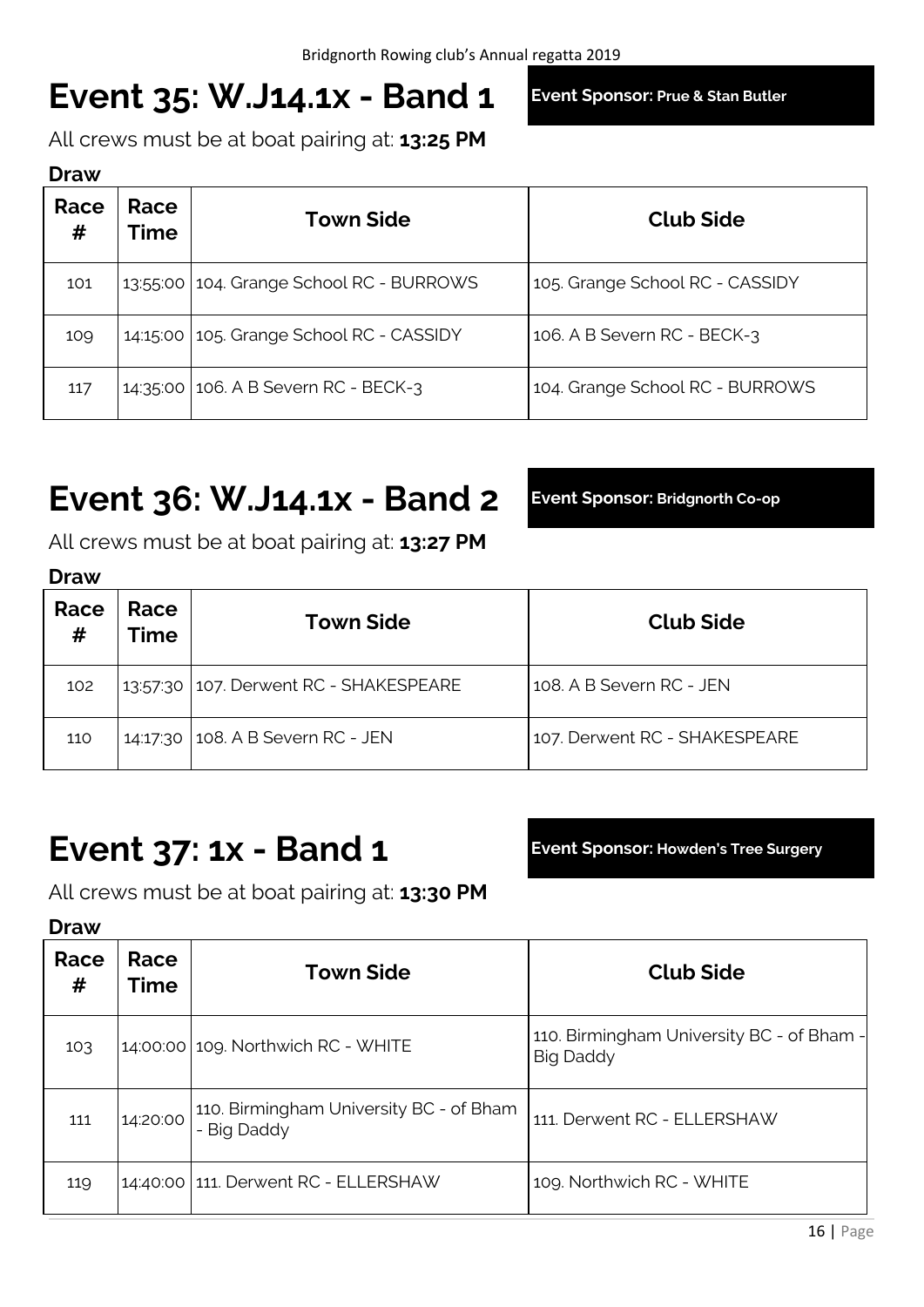### **Event 38: 1x - Band 2 Event Sponsor: Gloucestershire Airport Ltd**

All crews must be at boat pairing at: **13:32 PM**

#### **Draw**

| Race<br># | Race<br>Time | <b>Town Side</b>                                          | <b>Club Side</b>                                       |
|-----------|--------------|-----------------------------------------------------------|--------------------------------------------------------|
| 104       |              | 14:02:30 112. Evesham RC - HARRISON-2                     | 113. Birmingham University BC - of Bham -<br>Ryan Hull |
| 112       | 14:22:30     | 1113. Birmingham University BC - of Bham - I<br>Ryan Hull | 114. Clifton College BC - WHITBREAD-2                  |
| 120       | 14:42:30     | 114. Clifton College BC - WHITBREAD-2                     | 112. Evesham RC - HARRISON-2                           |

### **Event 39: Mx.PRI.4+ Event Sponsor: Walker Hubble**

All crews must be at boat pairing at: **13:35 PM**

| Race<br># | Race<br>Time | <b>Town Side</b>                           | <b>Club Side</b>                  |
|-----------|--------------|--------------------------------------------|-----------------------------------|
| 105       |              | 14:05:00 115. Welbeck College BC - MARTIN  | 116. Bridgnorth RC - CALLAWAY     |
| 113       | 14:25:00     | 116. Bridgnorth RC - CALLAWAY              | 117. Welbeck College BC - - FREYA |
| 121       | 14:45:00     | 118. Worcester RC - BOWEN-2                | 115. Welbeck College BC - MARTIN  |
| 129       |              | 15:05:00 117. Welbeck College BC - - FREYA | 118. Worcester RC - BOWEN-2       |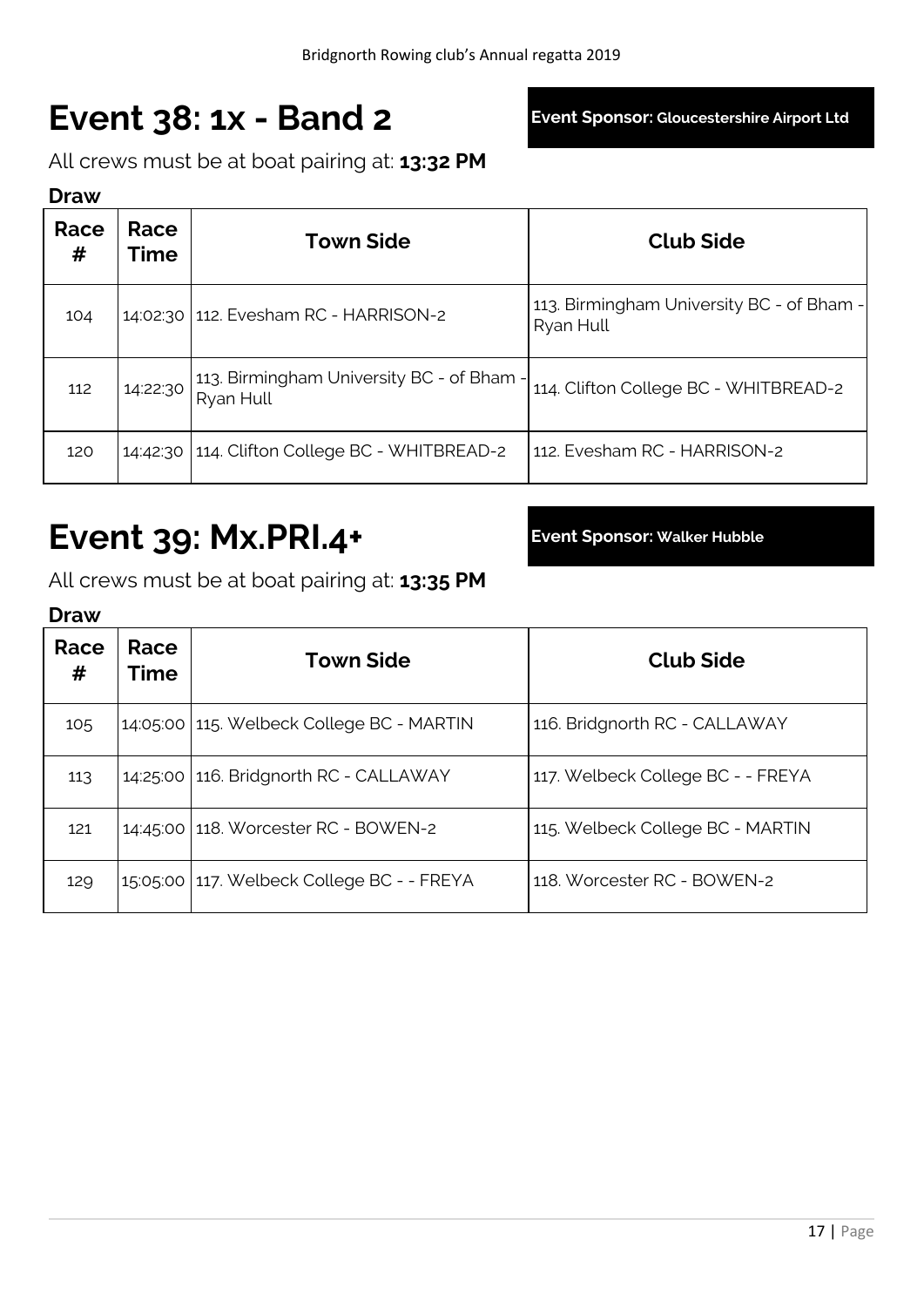# **Event 40: W.1x - Band 1 Event Sponsor: Linear Motion**

All crews must be at boat pairing at: **13:37 PM**

#### **Draw**

| Race<br># | Race<br><b>Time</b> | <b>Town Side</b>                                         | <b>Club Side</b>                                         |
|-----------|---------------------|----------------------------------------------------------|----------------------------------------------------------|
| 106       |                     | 14:07:30   119. Worcester University RC - FERRIS-2       | 120. Worcester University RC - EVERETT                   |
| 114       | 14:27:30            | 120. Worcester University RC - EVERETT                   | 121. Grange School RC - Jessop-2                         |
| 122       |                     | 14:47:30 121. Grange School RC - Jessop-2                | 122. Birmingham University BC - of Bham -<br>Tori Wright |
| 130       | 15:07:30            | 122. Birmingham University BC - of Bham<br>- Tori Wright | 119. Worcester University RC - FERRIS-2                  |

### **Event 41: W.1x - Band 2 Event Sponsor: Bulldog Security Products**

All crews must be at boat pairing at: **14:07 PM**

| <b>Draw</b> |                     |                                                                           |                                                                  |
|-------------|---------------------|---------------------------------------------------------------------------|------------------------------------------------------------------|
| Race<br>#   | Race<br><b>Time</b> | <b>Town Side</b>                                                          | <b>Club Side</b>                                                 |
| 118         |                     | 14:37:30 123. Stratford-Upon-Avon BC - HAYTON                             | 124. Birmingham University BC - of Bham<br>- Angelina Skulbedova |
| 126         |                     | 14:57:30 124. Birmingham University BC - of Bham<br>- Angelina Skulbedova | 125. Clifton College BC - ARRON                                  |
| 134         | 15:17:30            | 125. Clifton College BC - ARRON                                           | 126. Bewdley RC - Gunn                                           |
| 142         |                     | 15:37:30   126. Bewdley RC - Gunn                                         | 123. Stratford-Upon-Avon BC - HAYTON                             |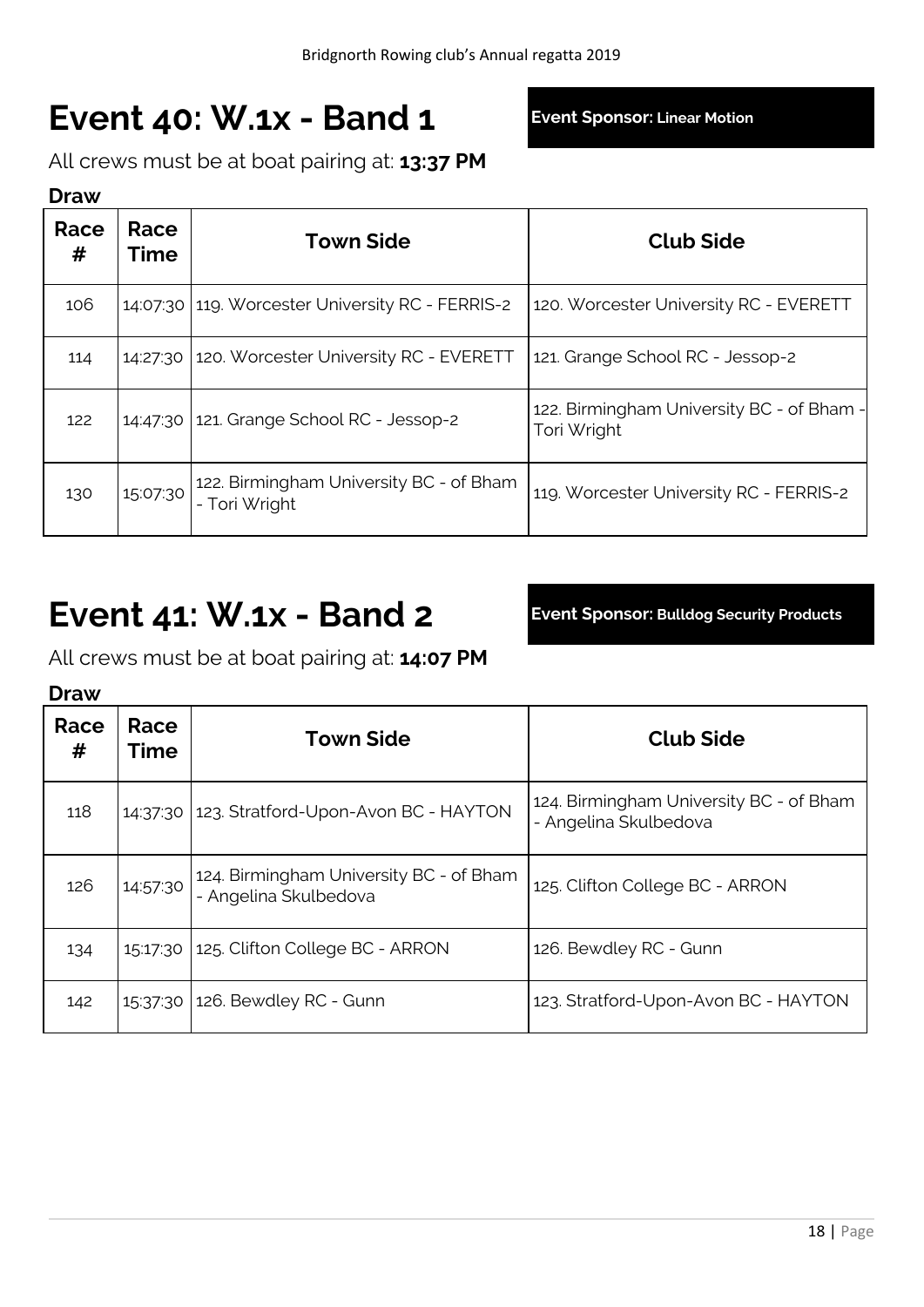# **Event 42: J15.4x+ Event Sponsor: Walker Family**

All crews must be at boat pairing at: **14:22 PM**

#### **Draw**

| Race<br># | Race<br><b>Time</b> | <b>Town Side</b>                    | <b>Club Side</b>                  |
|-----------|---------------------|-------------------------------------|-----------------------------------|
| 124       | 14:52:30            | 127. Grange School RC - KENYON      | 128. Northwich RC - SUNLEY        |
| 132       |                     | 15:12:30 128. Northwich RC - SUNLEY | 129. Clifton College BC - LARERDO |
| 140       | 15:32:30            | 129. Clifton College BC - LARERDO   | 127. Grange School RC - KENYON    |

### **Event 43: J16.2x Event Sponsor: DA Bunning Gas**

All crews must be at boat pairing at: **14:25 PM**

#### **Draw**

| Race<br># | Race<br>Time | <b>Town Side</b>                        | <b>Club Side</b>               |
|-----------|--------------|-----------------------------------------|--------------------------------|
| 125       |              | 14:55:00 130. A B Severn RC - ELLIOTT-2 | 131. Stourport BC - LARKIN     |
| 133       |              | 15:15:00 131. Stourport BC - LARKIN     | 130. A B Severn RC - ELLIOTT-2 |

### **Event 44: J18.1x Event Sponsor: The Co-op**

### **Group A**

All crews must be at boat pairing at: **14:30 PM**

| Race<br># | Race<br><b>Time</b> | <b>Town Side</b>                            | <b>Club Side</b>                   |
|-----------|---------------------|---------------------------------------------|------------------------------------|
| 127       |                     | 15:00:00 132. Welbeck College BC - JONES-2  | 133. Clifton College BC - GOLDSACK |
| 135       |                     | 15:20:00 133. Clifton College BC - GOLDSACK | 134. Derwent RC - GLEDHILL         |
| 143       |                     | 15:40:00 134. Derwent RC - GLEDHILL         | 132. Welbeck College BC - JONES-2  |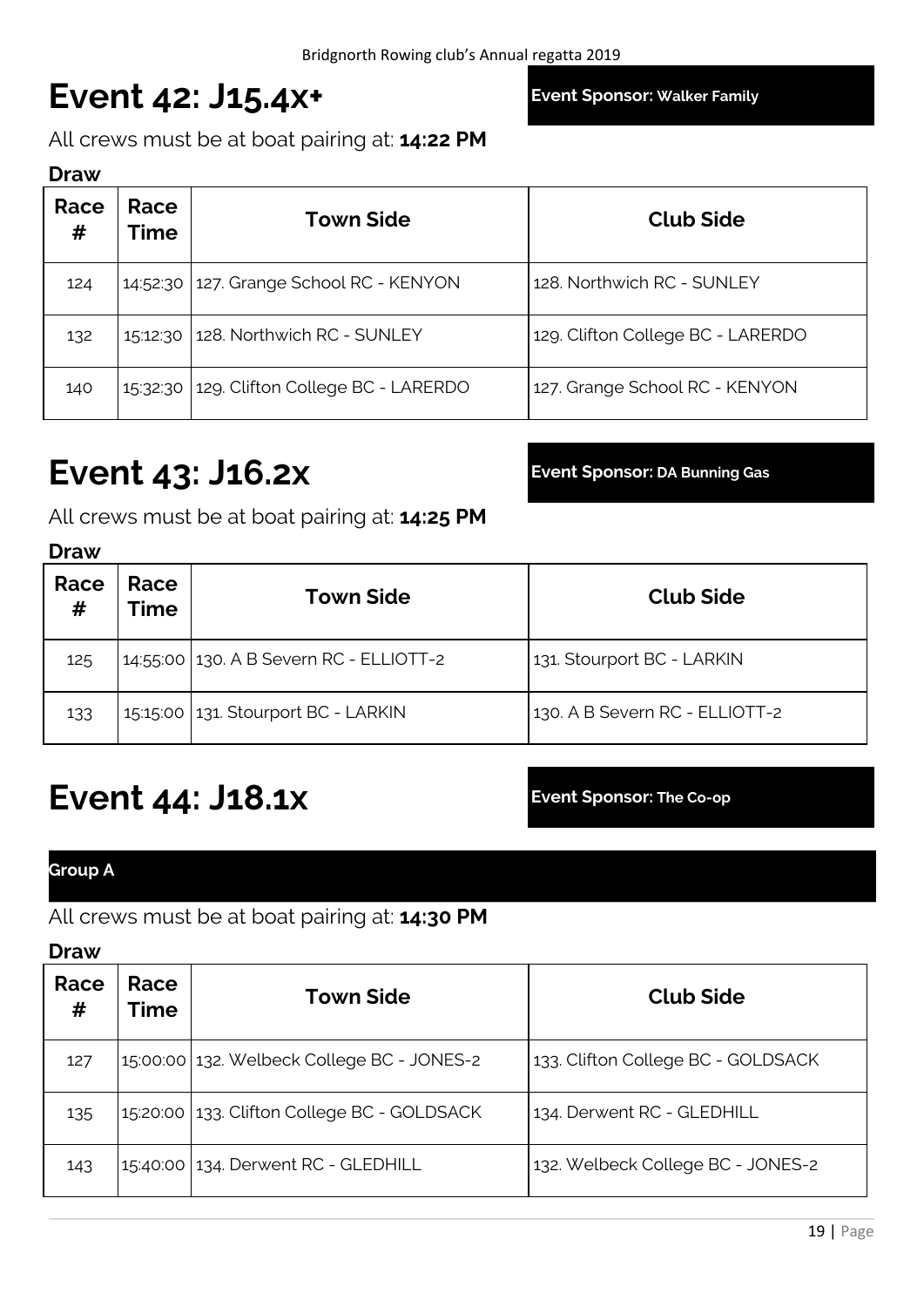### **Group B**

#### All crews must be at boat pairing at: **14:32 PM**

#### **Draw**

| Race<br># | Race<br>Time | <b>Town Side</b>                             | <b>Club Side</b>                  |
|-----------|--------------|----------------------------------------------|-----------------------------------|
| 128       |              | 15:02:30 135. Welbeck College BC - GIBLIN    | 136. Clifton College BC - SCOTT-2 |
| 136       |              | 15:22:30   136. Clifton College BC - SCOTT-2 | 135. Welbeck College BC - GIBLIN  |
|           |              |                                              |                                   |

#### **Final**

| Race<br># | Race<br>Time | <b>Town Side</b> | <b>Club Side</b> |
|-----------|--------------|------------------|------------------|
| 150       | 16:00:00     |                  |                  |

### **Event 45: W.J16.4+ Event Sponsor: Kitt Clothing**

All crews must be at boat pairing at: **14:40 PM**

#### **Draw**

| Race<br># | Race<br>Time | <b>Town Side</b>                        | <b>Club Side</b>             |
|-----------|--------------|-----------------------------------------|------------------------------|
| 131       |              | 15:10:00   137. Grange School RC - BATE | 138. Northwich RC - CARNELL  |
| 139       |              | 15:30:00   138. Northwich RC - CARNELL  | 137. Grange School RC - BATE |

### **Event 46: J14.1x Event Sponsor: Bridgnorth Co-op**

All crews must be at boat pairing at: **14:55 PM**

| Race<br># | Race<br>Time | Town Side                              | <b>Club Side</b>              |
|-----------|--------------|----------------------------------------|-------------------------------|
| 137       |              | 15:25:00 139. Derwent RC - SMITH-BEARD | 140. Stourport BC - PALMER    |
| 145       |              | 15:45:00   140. Stourport BC - PALMER  | 139. Derwent RC - SMITH-BEARD |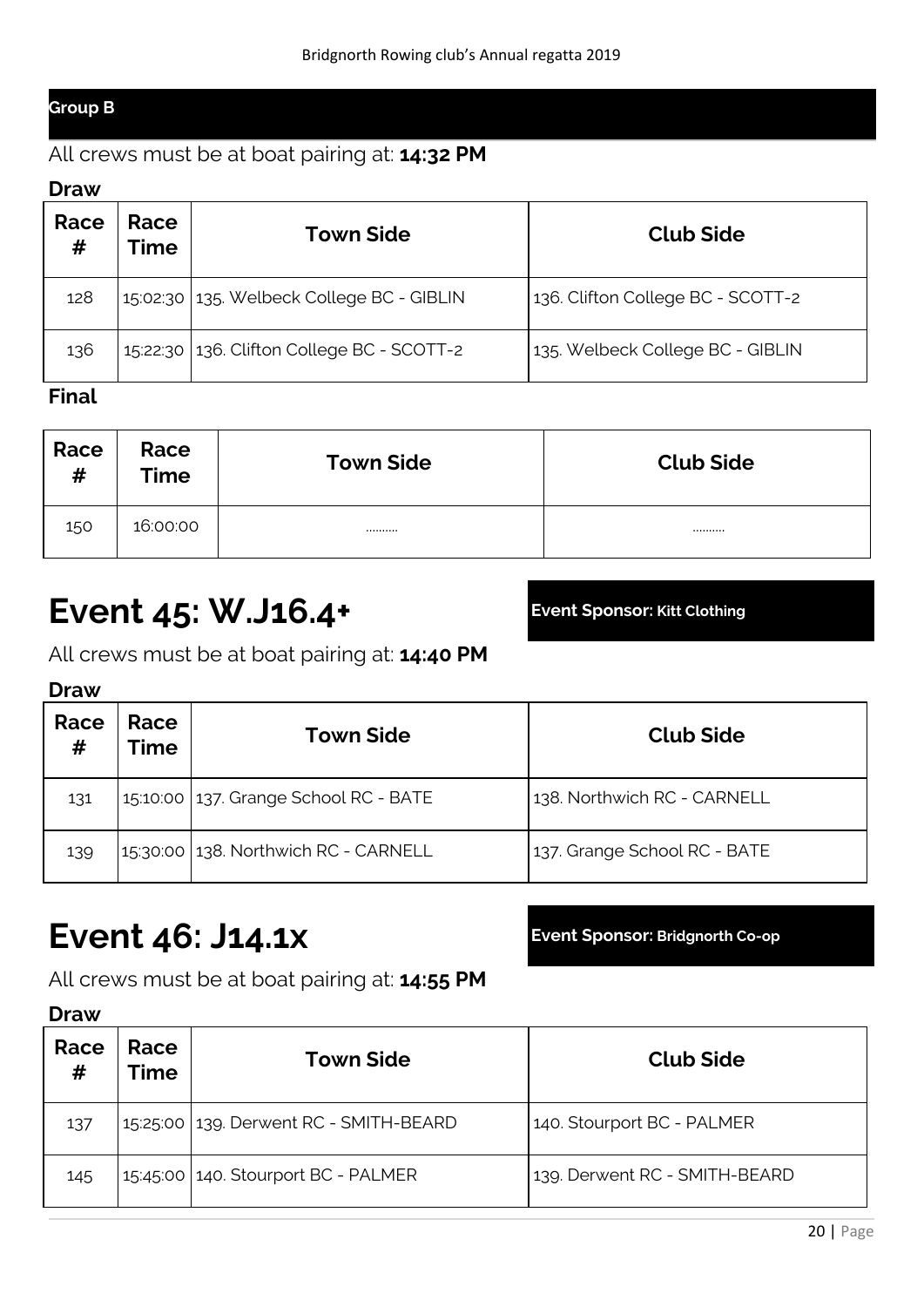# **Event 47: MasG/H.1x Event Sponsor: Howden's Tree Surgery**

All crews must be at boat pairing at: **14:57 PM**

#### **Draw**

| Race<br># | Race<br>Time | <b>Town Side</b>                           | <b>Club Side</b>                        |
|-----------|--------------|--------------------------------------------|-----------------------------------------|
| 138       | 15:27:30     | 141. Warwick Boat Club - HOLMES (Mas<br>H) | 142. Dudley RC - LLOYD-2 (Mas H)        |
| 146       | 15:47:30     | 143. Bridgnorth RC - BUTLER (Mas G)        | 141. Warwick Boat Club - HOLMES (Mas H) |
| 153       |              | 16:07:30 142. Dudley RC - LLOYD-2 (Mas H)  | 143. Bridgnorth RC - BUTLER (Mas G)     |

### **Event 48: W.J18.1x Event Sponsor: Bridgnorth Aluminium**

All crews must be at boat pairing at: **15:05 PM**

### **Draw**

| Race<br># | Race<br>Time | <b>Town Side</b>                       | <b>Club Side</b>                    |
|-----------|--------------|----------------------------------------|-------------------------------------|
| 141       | 15:35:00     | 144. Pengwern BC -<br>DAVIDSON-JACKSON | 145. Grange School RC - MOLTON-2    |
| 149       | 15:55:00     | 145. Grange School RC - MOLTON-2       | 144. Pengwern BC - DAVIDSON-JACKSON |

### **Event 49: MasF.1x Event Sponsor: Joules' Brewery**

All crews must be at boat pairing at: **15:12 PM**

| Race<br># | Race<br>Time | <b>Town Side</b>                       | <b>Club Side</b>              |
|-----------|--------------|----------------------------------------|-------------------------------|
| 144       |              | 15:42:30 146. Ross Rowing Club - JONES | 147. Derwent RC - HANCOCK     |
| 151       |              | 16:02:30 147. Derwent RC - HANCOCK     | 146. Ross Rowing Club - JONES |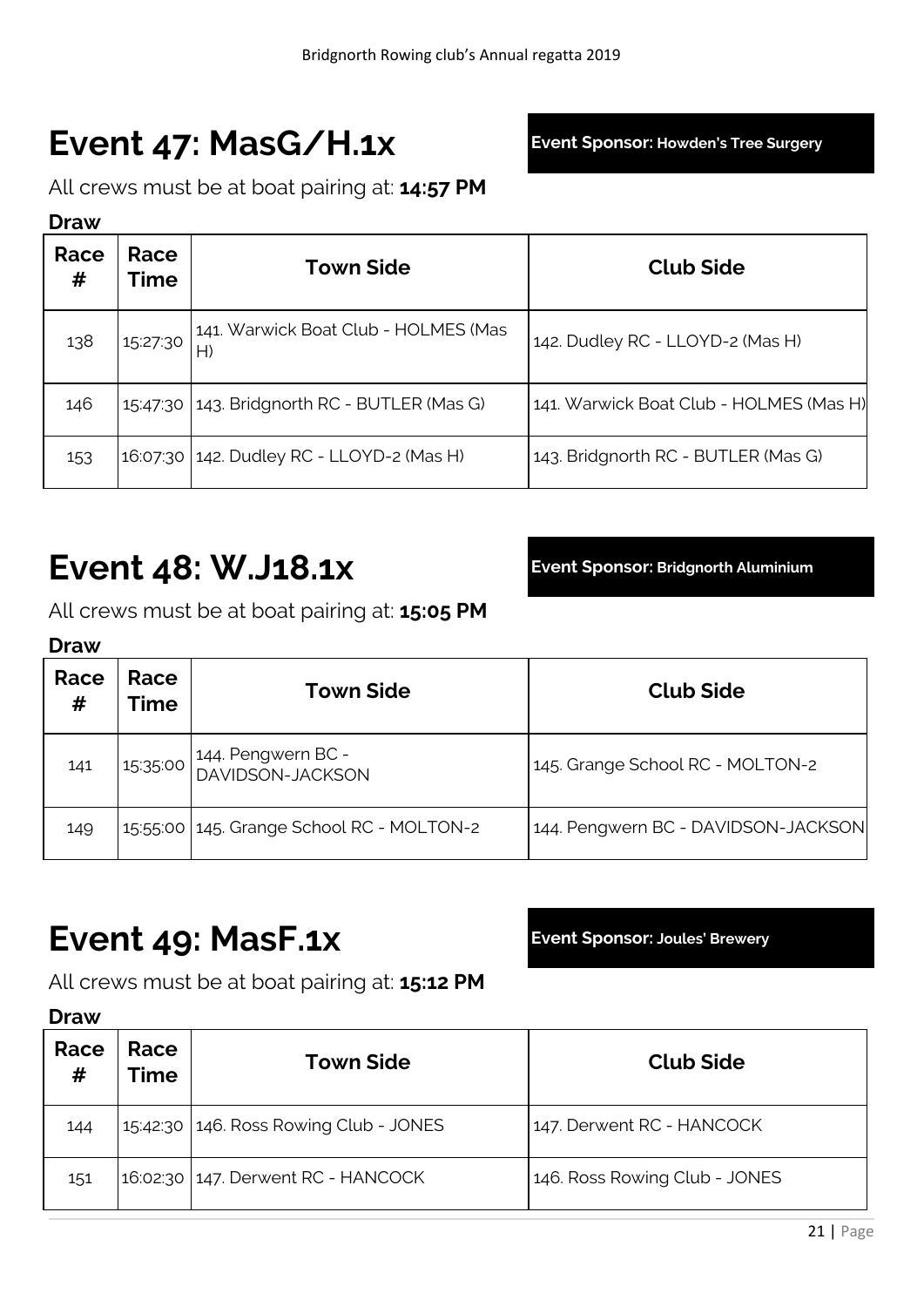# **Event 50: W.J15.4x+ - Band 1 Event Sponsor: DA Bunning Gas**

All crews must be at boat pairing at: **15:20 PM**

#### **Draw**

| Race<br># | Race<br><b>Time</b> | <b>Town Side</b>                         | <b>Club Side</b>              |
|-----------|---------------------|------------------------------------------|-------------------------------|
| 147       |                     | 15:50:00   148. Grange School RC - SMITH | 149. Northwich RC - MITCHELL  |
| 154       |                     | 16:10:00 149. Northwich RC - MITCHELL    | 150. A B Severn RC - BECK     |
| 159       |                     | 16:30:00 150. A B Severn RC - BECK       | 151. Stourport BC - JONES     |
| 164       |                     | 16:50:00 151. Stourport BC - JONES       | 148. Grange School RC - SMITH |

# **Event 51: W.J15.4x+ - Band 2**

**Event Sponsor: Richard & Charlotte at Canoe**

All crews must be at boat pairing at: **15:22 PM**

**Draw**

| Race<br># | Race<br>Time | <b>Town Side</b>                    | <b>Club Side</b>           |
|-----------|--------------|-------------------------------------|----------------------------|
| 148       |              | 15:52:30 152. Worcester RC - WEBB   | 153. Pengwern BC - BUXTON  |
| 155       |              | 16:12:30 153. Pengwern BC - BUXTON  | 154. A B Severn RC - QUINN |
| 160       |              | 16:32:30 154. A B Severn RC - QUINN | 152. Worcester RC - WEBB   |

**UK**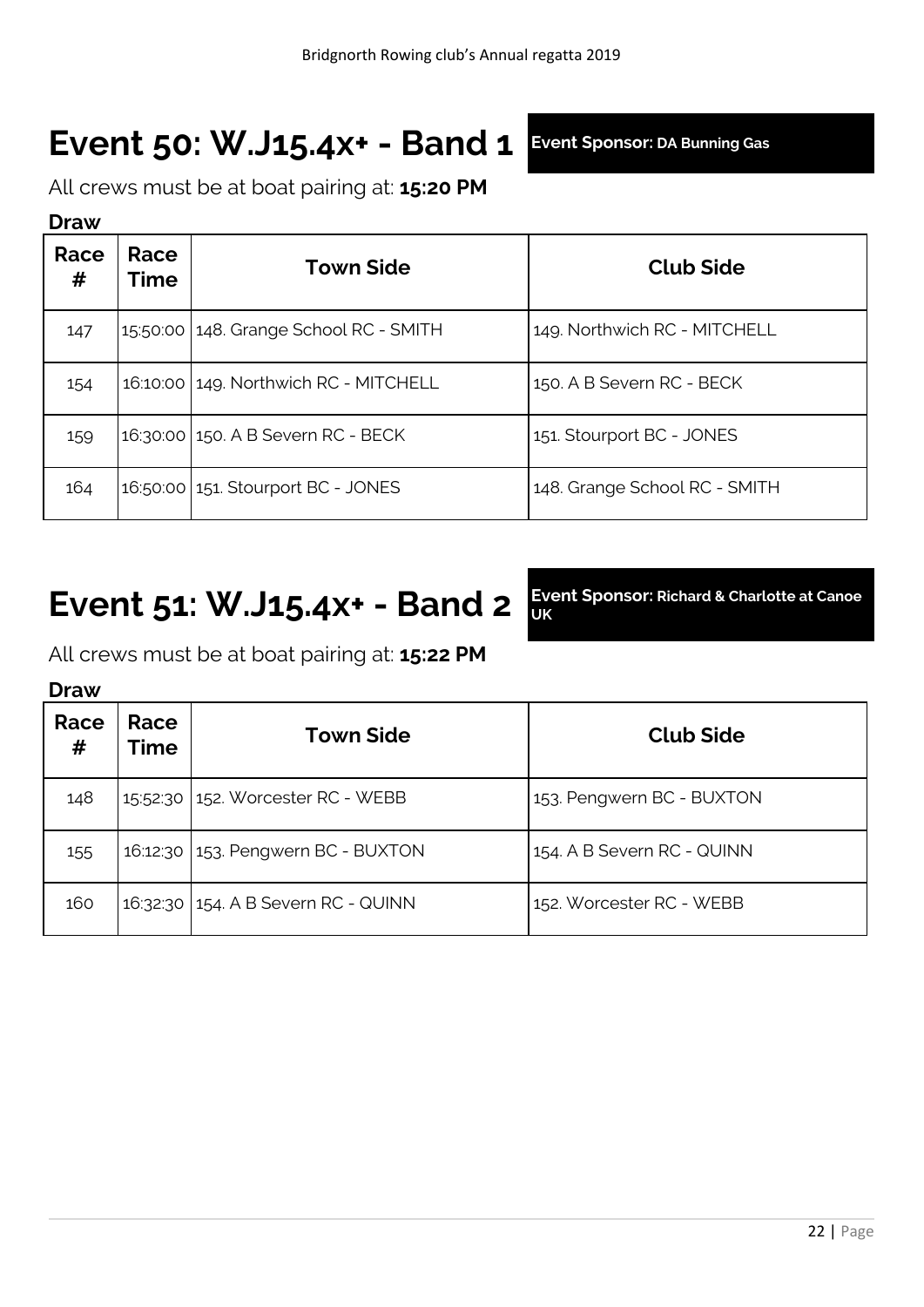### **Division 4**

### **Event 52: Mx.8+ Event Sponsor: Bridgnorth Aluminium**

### **Group A**

#### All crews must be at boat pairing at: **15:35 PM**

#### **Draw**

| Race<br># | Race<br>Time | <b>Town Side</b>                         | <b>Club Side</b>                |
|-----------|--------------|------------------------------------------|---------------------------------|
| 152       |              | 16:05:00 155. Grange School RC - BROWN-2 | 156. Stourport BC - LARKIN-2    |
| 158       |              | 16:20:00   156. Stourport BC - LARKIN-2  | 157. Evesham RC - PHIPPS        |
| 163       |              | 16:40:00 157. Evesham RC - PHIPPS        | 158. Northwich RC - MARTIN      |
| 166       |              | 17:00:00 158. Northwich RC - MARTIN      | 155. Grange School RC - BROWN-2 |

### **Group B**

### All crews must be at boat pairing at: **15:45 PM**

#### **Draw**

| Race<br># | Race<br><b>Time</b> | <b>Town Side</b>                                 | <b>Club Side</b>                        |
|-----------|---------------------|--------------------------------------------------|-----------------------------------------|
| 156       |                     | 16:15:00   159. Northwich RC - RHODES-BELL-2     | 160. Birmingham University BC - Mixed 8 |
| 161       |                     | 16:35:00 160. Birmingham University BC - Mixed 8 | 161. Welbeck College BC - GOODMAN-3     |
| 165       |                     | 16:52:30 161. Welbeck College BC - GOODMAN-3     | 159. Northwich RC - RHODES-BELL-2       |
|           |                     |                                                  |                                         |

#### **Final**

| Race<br># | Race<br>Time | <b>Town Side</b> | <b>Club Side</b> |
|-----------|--------------|------------------|------------------|
| 167       | 17:15:00     |                  |                  |